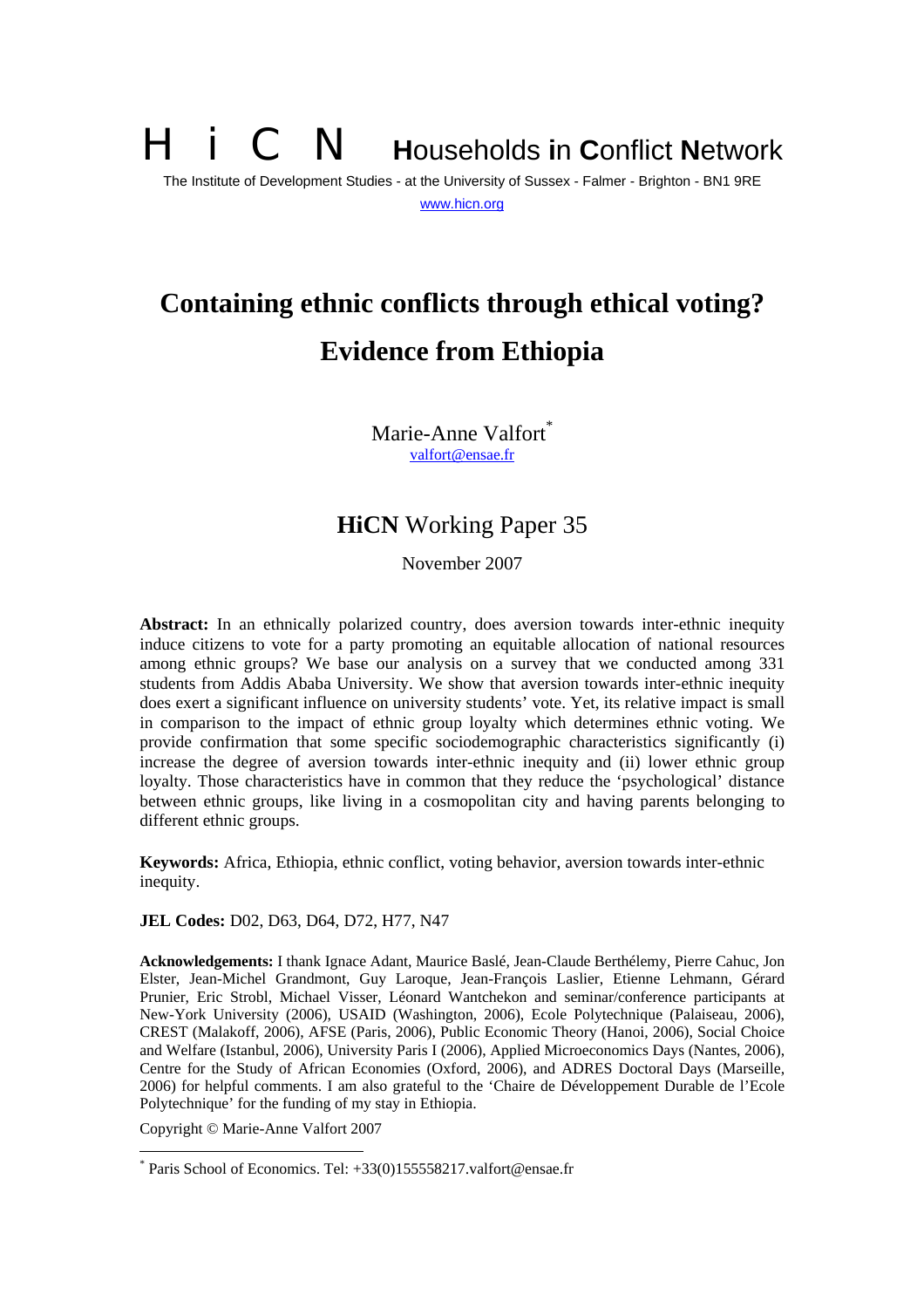## Containing ethnic conflicts through ethical voting? Evidence from Ethiopia<sup>∗</sup>

## Marie-Anne Valfort†

November 2007

#### Abstract

In an ethnically polarized country, does aversion towards inter-ethnic inequity induce citizens to vote for a party promoting an equitable allocation of national resources among ethnic groups? We base our analysis on a survey that we conducted among 331 students from Addis Ababa University. We show that aversion towards inter-ethnic inequity does exert a significant influence on university students' vote. Yet, its relative impact is small in comparison to the impact of ethnic group loyalty which determines ethnic voting. We provide confirmation that some specific sociodemographic characteristics significantly (i) increase the degree of aversion towards inter-ethnic inequity and (ii) lower ethnic group loyalty. Those characteristics have in common that they reduce the 'psychological' distance between ethnic groups, like living in a cosmopolitan city and having parents belonging to different ethnic groups.

JEL Classification: D02, D63, D64, D72, H77, N47.

Keywords: Africa, Ethiopia, ethnic conflict, voting behavior, aversion towards inter-ethnic inequity.

<sup>\*</sup>I thank Ignace Adant, Maurice Baslé, Jean-Claude Berthélemy, Pierre Cahuc, Jon Elster, Jean-Michel Grandmont, Guy Laroque, Jean-François Laslier, Etienne Lehmann, Gérard Prunier, Eric Strobl, Michael Visser, Léonard Wantchekon and seminar/conference participants at New-York University (2006), USAID (Washington, 2006), Ecole Polytechnique (Palaiseau, 2006), CREST (Malakoff, 2006), AFSE (Paris, 2006), Public Economic Theory (Hanoi, 2006), Social Choice and Welfare (Istanbul, 2006), University Paris I (2006), Applied Microeconomics Days (Nantes, 2006), Centre for the Study of African Economies (Oxford, 2006), and ADRES Doctoral Days (Marseille, 2006) for helpful comments. I am also grateful to the 'Chaire de Développement Durable de l'Ecole Polytechnique' for the funding of my stay in Ethiopia.

<sup>†</sup>Laboratoire d'Econom´etrie (Ecole Polytechnique, Paris) and Laboratoire de Macroéconomie (CREST, Malakoff). Tel: +33(0)141177721; valfort@ensae.fr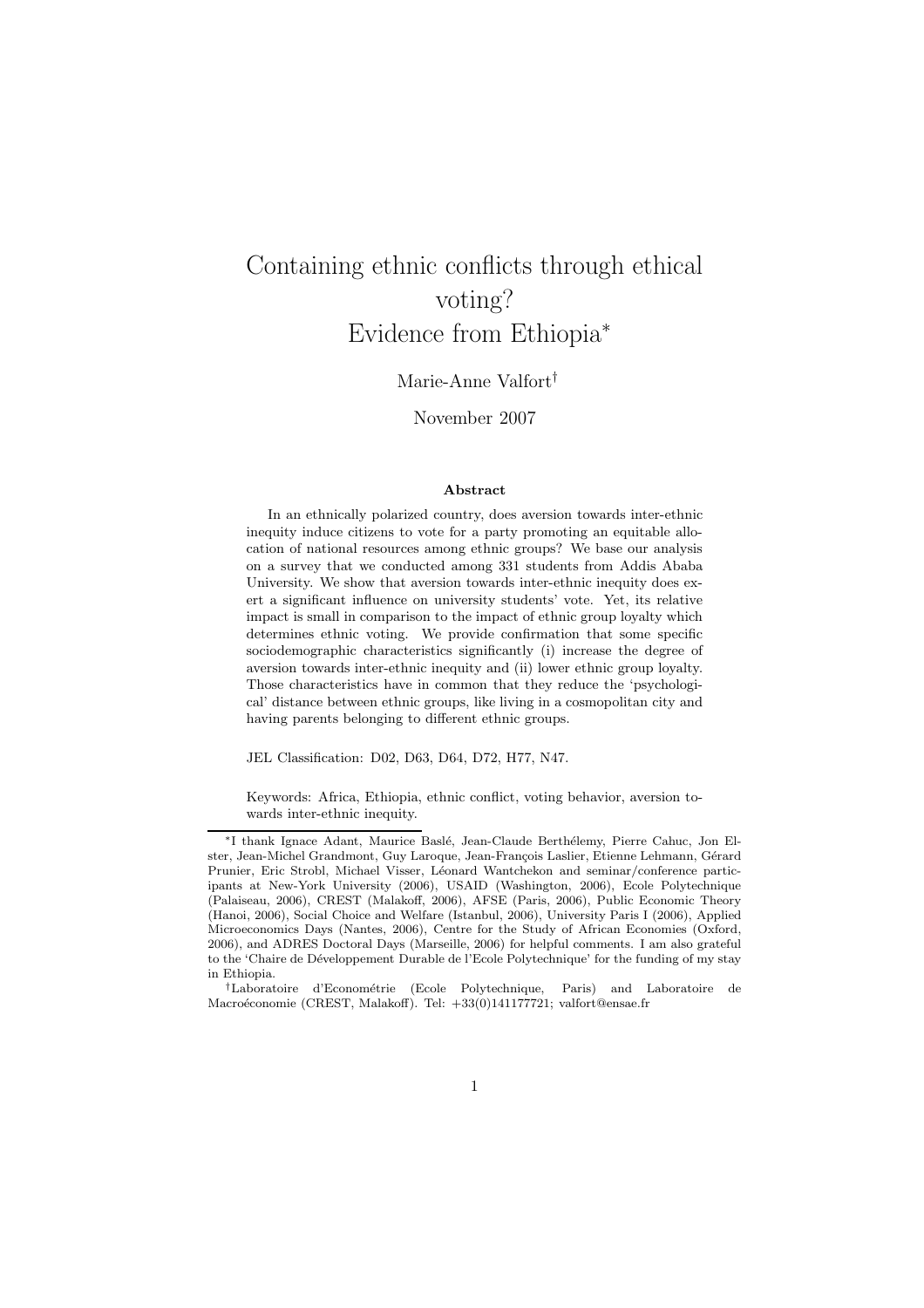## 1 Motivation

The impact of ethnic heterogeneity on economic development has triggered off a large interest among economists and political scientists over the last decade (see Alesina and La Ferrara (2005) for a survey). Research on the relationship between ethnic heterogeneity and economic development is based on a definition of ethnicity which goes back to the seminal works of Schermerhorn (1970), Banton (1983) and Horowitz (1985). These authors define ethnicity as a sense of common belonging derived from a 'real or putative common ancestry' (Schermerhorn (1970)). In reality, ethnic cleavages are often characterized by both objective and subjective foundations so that ethnic belonging is neither a pure falsification nor a scientifically determinable social phenomenon. The intermediate status of ethnicity between objectivity and subjectivity is widely considered by social scientists as the fundamental reason why the traditional obstacles to collective action presented by Olson (1971) tend to disappear when it get organized along ethnic lines. Objective and subjective feelings of ethnic belonging are indeed likely to create the necessary level of affect, emotions and other non rational factors to trigger off the unconditional participation of an individual in the defense of his ethnic group's interest (see Smith (1986) and Carment (1993) for a discussion). Yet, the impact of ethnic mobilisation and competition on economic development may fluctuate, depending on the degree of ethnic heterogeneity shown by the context in which the mobilisation and the competition occur. Research has initially focussed on the economic impact of ethnic fractionalization. More recently however, a greater attention has been paid to the economic consequences of ethnic polarization.

Ethnic fractionalization is captured through an index called the 'ethnolinguistic fractionalization index' ('ELF index' henceforth). The ELF index was originally calculated by Taylor and Hudson (1972). It has a simple interpretation as the probability that two randomly selected individuals from a given country will not belong to the same ethnic group.

Several studies have found a negative direct impact of ethnic fractionalization on growth (see Easterly and Levine (1997), Alesina et al. (1999) and Alesina et al. (2003)). There also exists strong empirical evidence of the negative indirect impact of ethnic fractionalization on growth. Mauro (1995) finds out that ethnic fractionalization enhances corruption which itself lowers investment in productive activities and thereby reduces economic growth. La Porta et al. (1999) emphasize the negative impact of ethnic fractionalization on various indicators of 'government performance' like the protection of property rights or the limitation of government expenditures which significantly increase economic growth (see Knack and Keefer (1995) for the economic impact of the protection of property rights; see Barro (1991) and Tavarez and Wacziarg (2001) for the economic impact of the ratio of government consumption to GDP). Finally, Alesina and La Ferrara (2002) provide evidence that ethnic fractionalization significantly lowers inter-individual trust which is a determining factor of economic growth (see Algan and Cahuc (2007)). However, while the devastating character of civil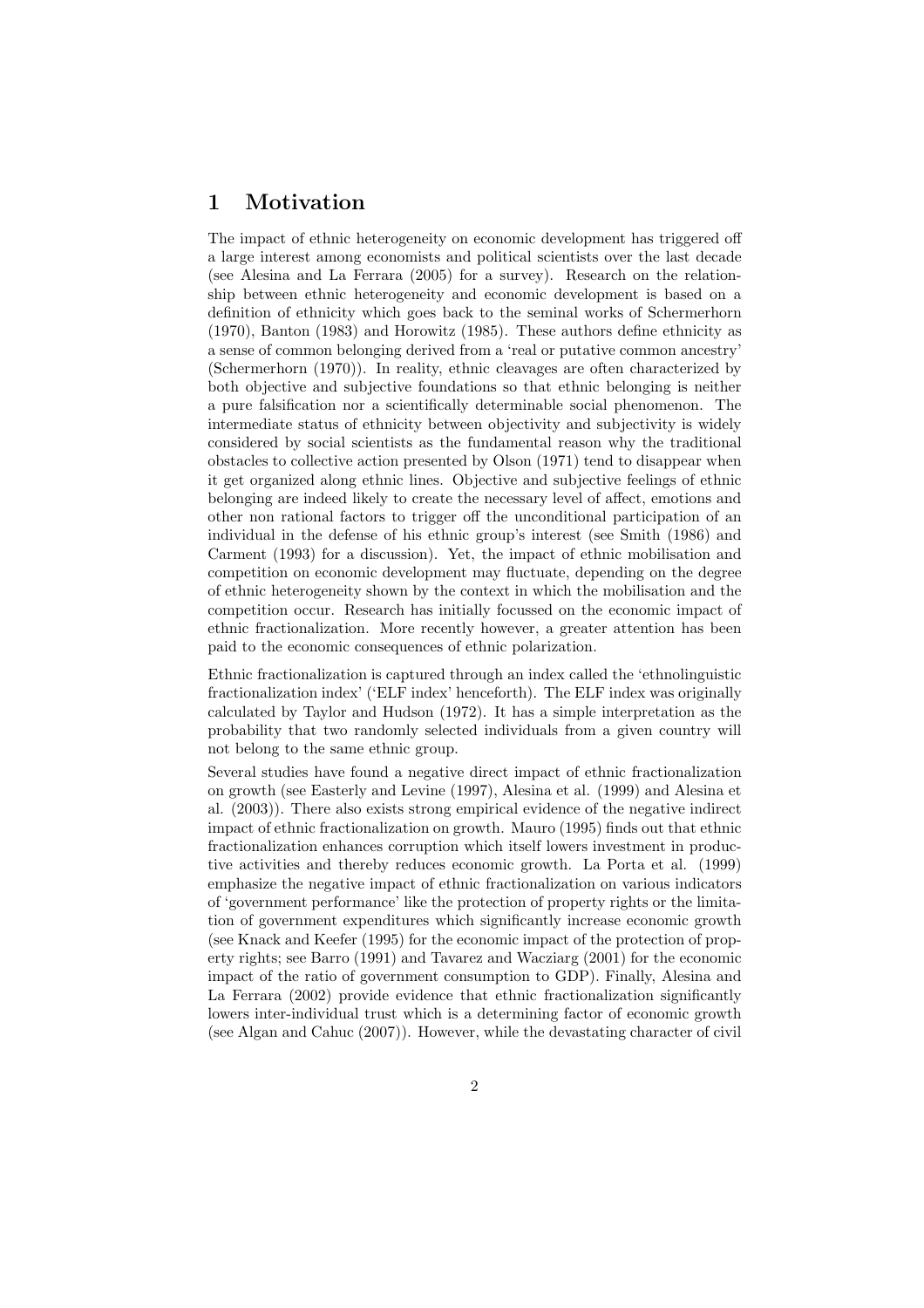wars on both the host country's and its neighbours' growth has been confirmed (see Alesina et al. (1996) and Murdock and Sandler (2002, 2004)), none of the studies which investigated the impact of ethnic fractionalization on the emergence of civil wars<sup>1</sup> concluded that this impact was positive and significant (see Collier and Hoeffler (1998, 2002, 2004), Fearon and Laitin (2003), and Montalvo and Reynal-Querol (2005a)).

Alesina et al. (1999) develop a theoretical argument explaining the negative impact of ethnic fractionalization on growth. They assume that citizens' demand for growth-enhancing public goods (education, roads, health care) decreases as ethnic fractionalization increases because of ethnic prejudice. More specifically, the support for public good policies of an individual belonging to a specific ethnic group decreases when the proportion of people belonging to other ethnic groups among the potential beneficiaries increases. This theoretical assumption has been empirically backed by Alesina and La Ferrara (2000) and by Luttmer (2001). Alesina and La Ferrara (2000) show that American citizens living in racially fragmented communities are significantly less likely to participate in collective activities than American citizens living in more racially homogenous communities. Luttmer (2001) provides strong empirical evidence that 'racial group loyalty' in the US significantly induces nonblack (black) citizens to reduce their support for welfare spending when an additional black (nonblack) welfare recipient emerges in his tract. The non significant relationship between ethnic fractionalization and the emergence of civil wars is somewhat easier to interpret. Horowitz (1985), the seminal reference on the issue of ethnic groups in conflict, had already emphasized that the relationship between ethnic heterogeneity and civil wars is not monotonic. One indeed expects more violence in societies where a large ethnic minority faces ethnic majority and less violence in highly heterogenous societies. The main reason behind this intuition has been developed by Collier and Hoeffler (1998). They claim that the coordination costs for the implementation of collective action in ethnically polarized societies are substantially lower than in ethnically fractionalized societies. Research on the relationship between ethnic heterogeneity and economic development has therefore shown an increasing interest in completing the analysis of the economic impact of ethnic fractionalization by the analysis of the economic impact of ethnic polarization.

Ethnic polarization is captured through an index called the 'ethnic polarization index' ('EP index' henceforth). The EP index was originally proposed by Reynal-Queyrol  $(2002)^2$ . It ranges from 0 to 1 and increases the closer the ethnic composition of a country gets to a benchmark (coinciding with the highest level of polarization) where the population is composed of two ethnic groups standing for exactly one half of the population. When confronting the defini-

<sup>&</sup>lt;sup>1</sup>The definition of 'civil war' in these studies generally coincide with the definition provided by Doyle and Sambanis (2000). Notably, the first requirement for an armed conflict to be referred to as a 'civil war' is that it caused more than one thousand deaths.

<sup>2</sup> In the context of income, the polarization index was initiated by Esteban and Ray (1994) and Wolfson (1994).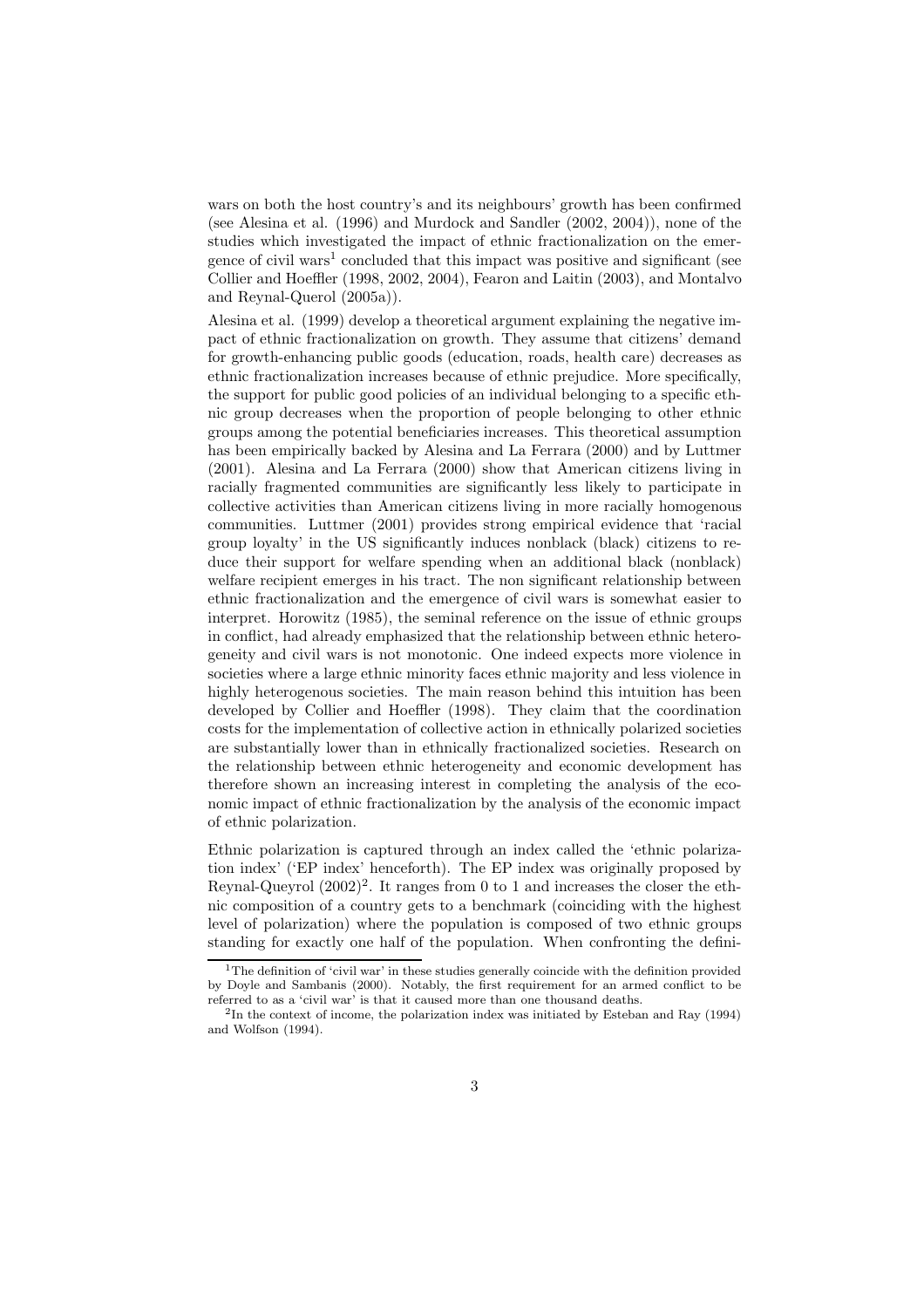tion of the ELF index with the definition of the EP index, one would expect that the correlation between both indexes is positive and high for low levels of ethnic fractionalization. For high levels of ethnic fractionalization however, one would anticipate a negative correlation between both indexes. These intuitions are empirically confirmed by Montalvo and Reynal-Querol (2005b).

Montalvo and Reynal-Querol (2005a) investigate the impact of ethnic polarization on economic development. They find out that, contrary to ethnic fractionalization, ethnic polarization has no direct effect on growth. However, they tease out the significant enhancing effect of ethnic polarization on the emergence of civil wars, thereby confirming that the effect of ethnic polarization on growth is indirect.

The channel through which ethnic polarization increases the probability of civil war onset mostly consists in the division of political parties along ethnic lines in ethnically polarized societies<sup>3</sup>. Banerjee and Pande (2007) define 'ethnic political parties' as 'political parties which derive their support from, and claim to serve the interests of, an identifiable ethnic group'<sup>4</sup> . The reasons why political parties tend to divide along ethnic lines in ethnically polarized countries are essentially functional. First, as already emphasized, feelings of ethnic belonging facilitate collective action and therefore strengthens the support of grassroots to the ethnic party which represents their interest. Second, ethnic patronage is one of the easiest way for politicians to reward grassroots for their support (see Chandra (2004)). Third, ethnic identities are relatively fixed. From a strategic differentiation point of view, the incentive for a political party to defend the interests of its ethnic group is strong since there is less risk that others will adopt the same identity in order to get power (see Fearon (1999) and Caselli and Coleman (2006)). The division of political parties along ethnic lines in ethnically polarized societies is expected to enhance ethnic competition for the control of national resources and to consequently stir up ethnic grievance as soon as the ethnic majority deprives minority ethnic groups from part of what they consider as their 'fair share' of national resources. In other words, in ethnically polarized countries where political parties tend to divide along ethnic lines, the potentiality of conflict is particularly high.

From what has been written, the overall effect of ethnic heterogeneity on economic development, should one consider ethnically fractionalized or ethnically polarized countries, seems negative<sup>5</sup>. In ethnically fractionalized countries, ethnic group loyalty induces citizens to favor the public delivery of private goods

<sup>5</sup>Montalvo and Reynal-Querol (2005a) compute that the reduction in economic growth

<sup>3</sup> In ethnically fractionalized societies, the division of political parties along ethnic lines would make little sense since none of the ethnic parties would benefit from a sufficiently large support to get power.

<sup>&</sup>lt;sup>4</sup>Note that the emergence of ethnic political parties in societies which are ethnically polarized is rather a particularity of developing countries. Western democracies are characterized by a long history of economic development and modernization which favors the supremacy of cleavages based on income classes over ethnic cleavages, even when the degree of ethnic polarization is high. Lipset (1960) emphasizes: 'the principal generalization which can be made [concerning Western democracies] is that parties are primarily based on either the lower classes or the middle and upper classes'.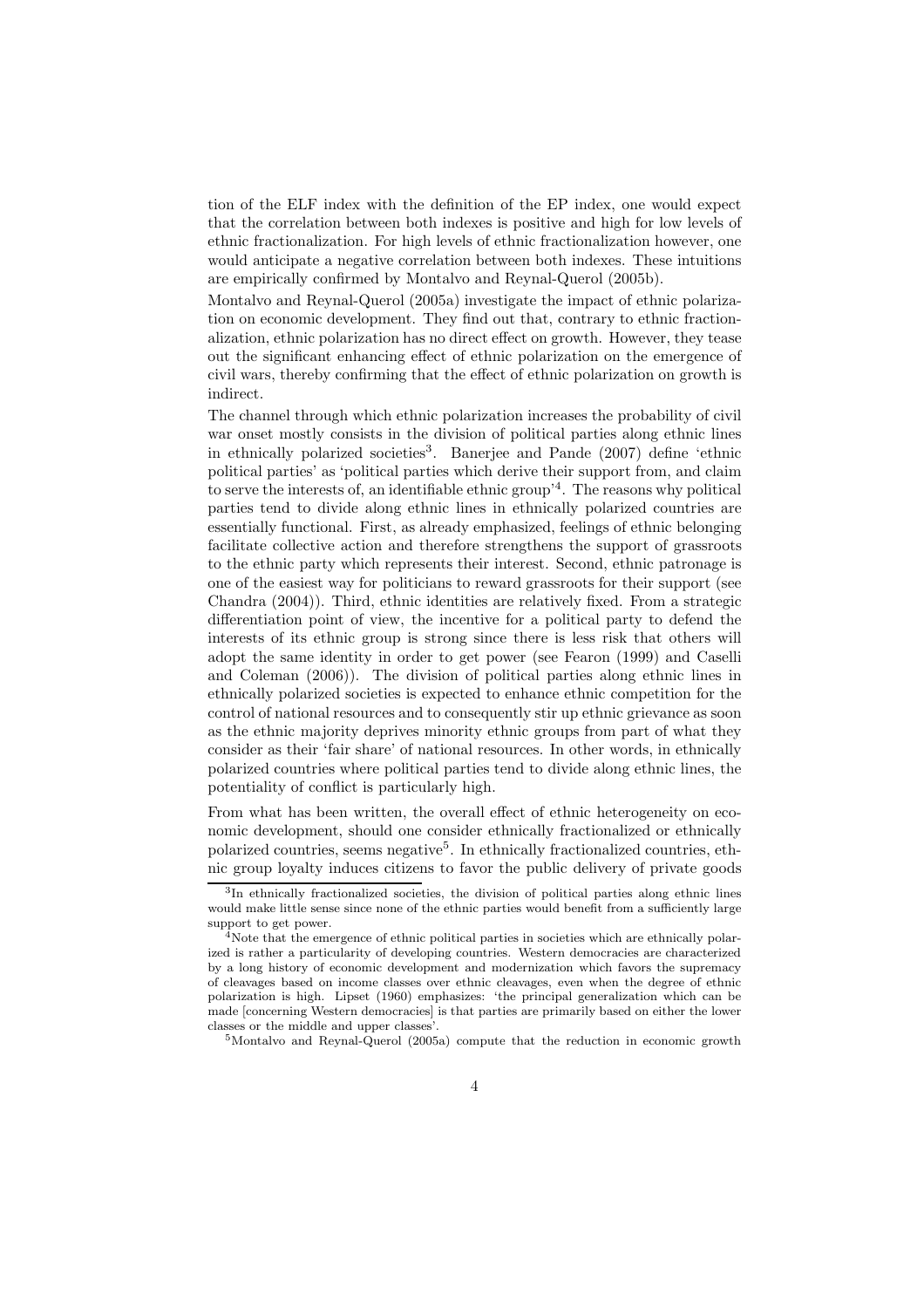to local ethnically homogenous communities over nationwide provision of productive public goods. This has a clear negative effect on national economic growth since national resources are wasted into non productive vote-catching activities. Note that low economic growth and subsequent low per capita income are in turn likely to trigger off outbreaks of violence, as it has been shown by Fearon and Laitin (2003), Collier and Hoeffler (2004) and Montalvo and Reynal-Querol  $(2005a, 2005b)^6$ . In ethnically polarized countries, ethnic group loyalty induces citizens to vote for their ethnic party which increases ethnic grievance and the probability of civil war. This conflicting context in turn affects economic growth negatively. Whatever the degree of ethnic heterogeneity, it therefore appears that ethnic group loyalty increases the probability for a country to be locked in a conflict-poverty trap. Finding ways of mitigating the effect of ethnic group loyalty on individuals' vote, specially in low-income ethnically heterogenous countries, could therefore be a promising strategy to enhance economic development. In both cases, this strategy boils down to favoring 'ethical voting'. In the case of ethnically fractionalized countries, 'ethical voting' would amount to renouncing of the material benefit of publicly provided private goods at a local level to promote instead a nationwide provision of productive public goods likely to maximize the country's global surplus. In the case of ethnically polarized countries, 'ethical voting' would rather amount to renouncing of voting for one's ethnic party (which is likely to deprive other ethnic groups from part of their 'fair share') to promote instead a non ethnic party favoring an equitable allocation of national resources among ethnic groups. Broadly speaking, ethical voting in an ethnically polarized country boils down to expressing aversion towards inter-ethnic inequity through one's vote.

Wantchekon (2003) and Atchade and Wantchekon (2006) provide first clues about how to enhance ethical voting in an ethnically fractionalized context. They concentrate on Benin which shows a high ELF index of 0.868 (see Montalvo and Reynal-Querol (2005b)). Note that over the 138 countries worldwide, only 7 have a larger ELF index than Benin. Wantchekon (2003) presents the results from a field experiment that he conducted during the first round of the 2001 presidential elections in Benin, with the cooperation of political candidates. More specifically, in a first group of treatment villages, political candidates were competing along platforms which were exclusively promoting a nationwide provision of productive public goods (education, roads, health care). In a second group of treatment villages, political candidates were competing along platforms which were exclusively promoting publicly provided private goods at a local level (among which the hiring of local people in public administration). The con-

triggered off by the indirect influence of ethnic polarization is as large as the reduction in economic growth resulting from the direct effect of ethnic fractionalization.

 $6$ According to Fearon and Laitin (2003), a higher per capita income is associated with a lower risk of civil war onset because (i) it is a proxy for a state's overall financial, administrative, police, and military capabilities, and (ii) it characterizes more developed countries with terrain more 'disciplined' by roads and rural society more penetrated by central administration. According to Collier and Hoeffler (2004), a low economic growth and a low per capita income are associated with a greater risk of civil war onset because it facilitates the enrollment of people by rebels at low cost.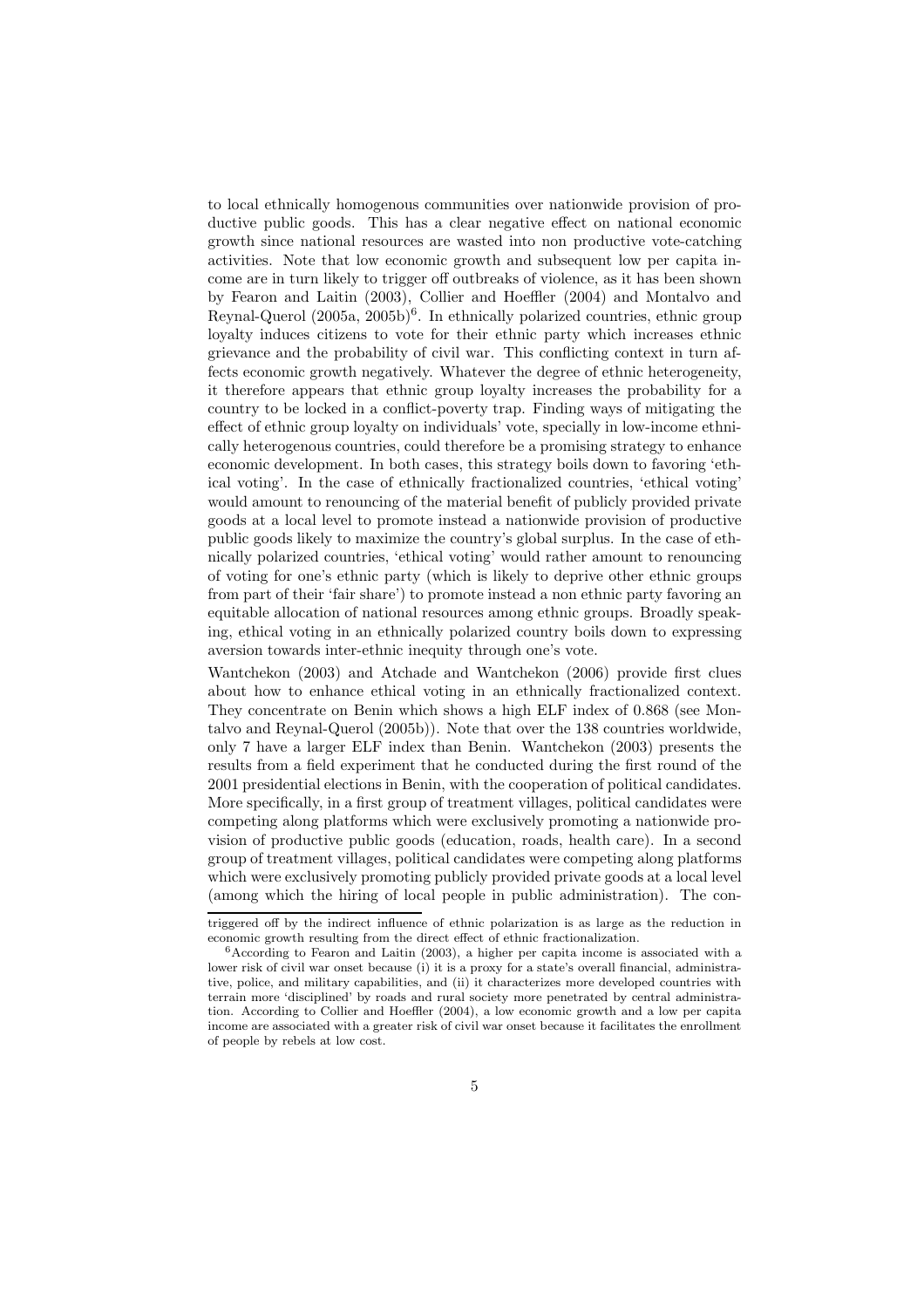trol villages were exposed to the regular platforms consisting in a mix between promises of a nationwide provision of productive public goods and promises of publicly provided private goods at a local level. Wantchekon (2003) finds out that the support to political candidates in the 'public good' treatment villages was significantly lower than in the control villages. Conversely, the support to political candidates in the 'private good' treatment villages was significantly higher than in the control villages. This empirical evidence is consistent with the fact that vote-catching political platforms are more successful than political platforms enhancing the nationwide provision of productive public goods in ethnically fractionalized countries because of ethnic prejudice. Atchade and Wantchekon (2006) analyze the sociodemographic determinants reducing the impact of ethnic group loyalty on individuals' vote and enhancing instead 'ethical voting' (i.e: the support to nationwide public good policies). They find out that travelling frequently across the country, speaking more than one language, watching TV regularly, and having a child living outside the village significantly lowers individuals' temptation to support vote-catching political platforms. In other words, individuals which do not perceive Benin as completely fractionalized are significantly more likely to promote 'public good' policies. This result suggests that campaigns of civic education aiming at reducing the psychological distance between ethnic groups could have a significant positive effect on economic development in highly ethnically fractionalized countries.

To our knowledge, no research has been dedicated so far to determining whether 'ethical voting' would help reduce risks of conflicts in highly ethnically polarized countries. The published research on conflict-reducing strategies in this context has essentially focussed on institutional design, and notably on the institutional arrangements favoring an efficient power-sharing among ethnic parties (see Rothchild (1996) and Bardhan (1997) for an overview). However, if such institutional arrangements are necessary, they are clearly not sufficient conditions for the settlement of conflicts in ethnically polarized countries. As shown by Schneckener (2002), the best power-sharing constitution will fail if favourable conditions are missing, among which the support for power-sharing arrangements by citizens. This condition was already emphasized by Przeworski (1991) who writes: 'if sovereignty resides with the people, the people can decide to undermine all the guarantees reached by politicians around a negotiation table. Even the most institutionalized guarantees give at best a high degree of assurance, never certainty'. Our paper therefore aims to conclude whether, in an ethnically polarized country, aversion towards inter-ethnic inequity lowers citizens' temptation to support their ethnic party and induces them to vote instead for a non ethnic party promoting an equitable allocation of national resources among ethnic groups. We also intend to give some preliminary insights into the sociodemographic determinants of both ethnic group loyalty and aversion towards inter-ethnic inequity. We concentrate on Ethiopia which shows a high EP index of 0.778 (see Montalvo and Reynal-Querol (2005b)). Note that over the 138 countries worldwide, only 15 have a larger EP index than Ethiopia. This highly polarized context has favored the breakdown of political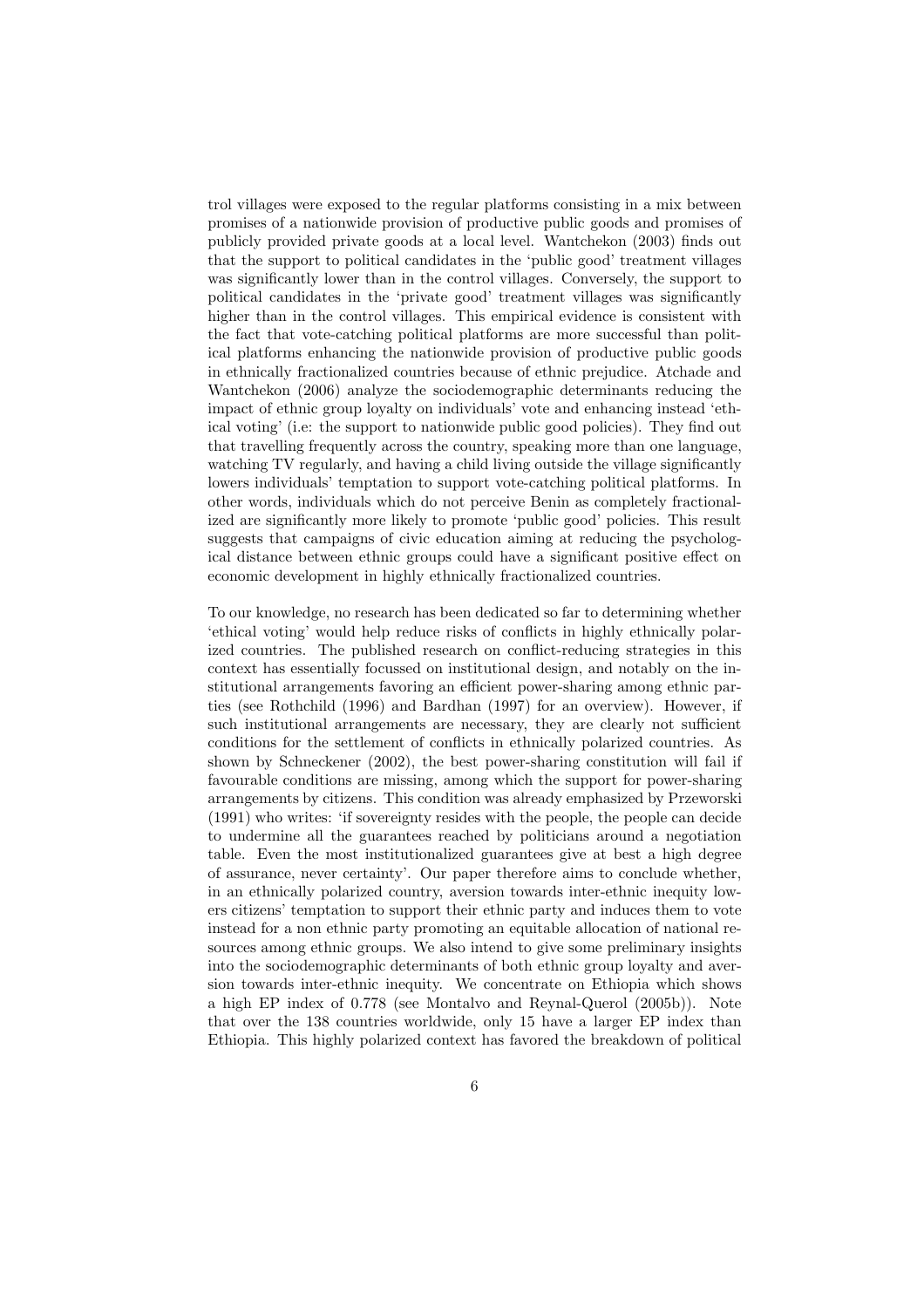parties along ethnic cleavages since the instauration of democracy in the early 90s, what is referred to as the 'ethnicization' of Ethiopian politics by Vaughan (2003). The ethnicization of Ethiopian politics has been generating an increasing grievance among ethnic groups which makes the tension between ethnic group loyalty and aversion towards inter-ethnic inequity behind Ethiopian citizens' vote particularly vivid. Note that in their 2005 Peace and Conflict Report, Gurr and Marshall point out that Ethiopia is among the five countries<sup>7</sup> having five or more of the seven risk factors that have preceded mass killings of the past half-century (see Harff (2003) for a presentation of these risk factors).

More specifically, we base our analysis on a survey that we conducted in May 2004 among 331 students from Addis Ababa University, one year before May 2005 national elections. One may consider the nature of our subject pool as a serious drawback. However, although university students do not constitute a representative sample of the Ethiopian general population, we expect to derive from this very specific subject pool some rough insights into the voting behavior of the average Ethiopian citizen. We back this expectation by the claim that the intensity of aversion towards inter-ethnic inequity in students' voting behavior constitutes an 'upper bound' of the intensity of this concern for fairness in the voting behavior of the average citizen. Three main reasons motivate this claim. First, the university context is known to be a cosmopolitan one. The campus community favors greater interactions between people from different social, cultural and religious backgrounds than its surrounding society. This cosmopolitan context is therefore expected to reduce the 'psychological' distance between individuals from different ethnic groups. Second, promotion in the academic studies is based on merit which is often in contrast to the advancement traditions of developing societies where pre-modern ties, like ethnic ones, keep playing an important role. This meritocratic context may reduce students' reliance on ethnic patronage in their everyday life and notably in their voting behavior. Third, and most importantly, Altbach (1984) recalls that the prominence of anti-establishment ideologies is the main particularity of university student politics. More specifically, the university context induces students to develop an 'oppositional' political subculture running counter the political dominant ideology by looking critically at the functioning of the society in which they live, and searching for solutions to the problems potentially endangering its stability. In an ethnically polarized country threatened by interethnic conflict like today's Ethiopia, it is therefore likely that students struggle for the introduction of non ethnic politics<sup>8</sup>. Consequently, if we find out that aversion towards inter-ethnic inequity does not exert any significant influence on university students' vote, we will conclude that there is little hope for this ethical concern to impact the voting behavior of a more representative cross section of the Ethiopian population.

<sup>7</sup>The four other countries are Algeria, Burma, Burundi and Rwanda.

<sup>8</sup>Note that, conversely, students struggled for the empowerment of ethnic groups when Ethiopia was submitted to Haile Selassie's and Mengistu's totalitarian regimes which were denying people their ethnic identity and culture.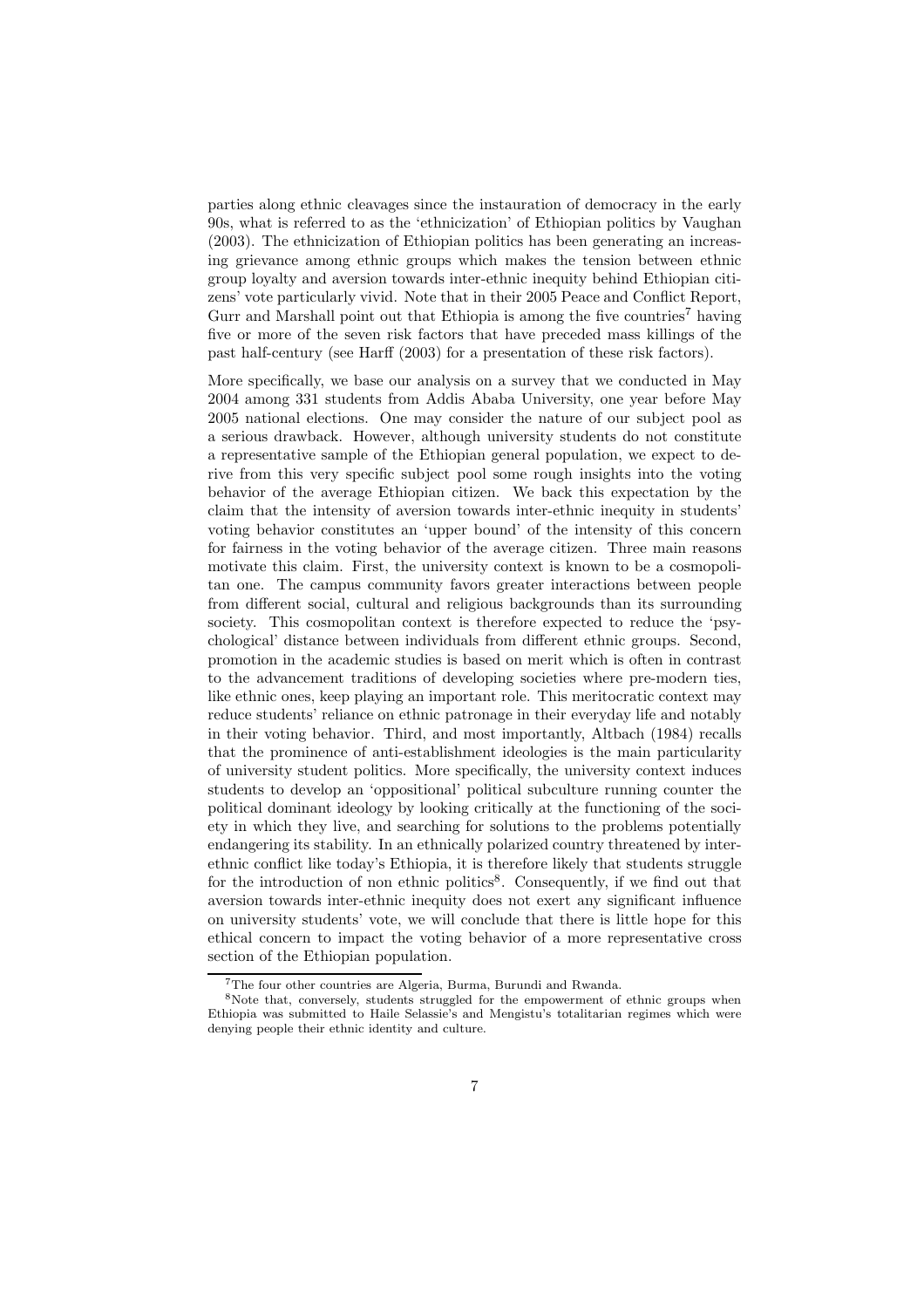Our findings yield reasons for both optimism and pessimism. First, we show that aversion towards inter-ethnic inequity significantly lowers university students' temptation to vote for their ethnic party, even when controlling for a wide range of motivations influencing the trade-off between voting for one's ethnic party and voting for a non ethnic party. This finding is encouraging since it suggests that ethical concerns could also influence the voting behavior of the average Ethiopian citizen. Enhancing inter-ethnic tolerance through civic education programmes could therefore be a promising conflict-reducing strategy in ethnically polarized countries. Second however, we provide evidence that, though significant, the relative impact of aversion towards inter-ethnic inequity is very small in comparison to the impact of ethnic group loyalty which determines ethnic voting. This finding is discouraging since it suggests that the relative impact of ethical concerns will be even lower across a more representative sample of the Ethiopian population. In other words, the 'return' on nationwide civic education programmes in terms of switch from ethnic voting to 'ethical voting' is expected to be low. Finally, we analyse the sociodemographic determinants of university students' aversion towards inter-ethnic inequity and ethnic group loyalty. We provide confirmation that some specific sociodemographic characteristics significantly (i) increase the degree of aversion towards inter-ethnic inequity and (ii) lower ethnic group loyalty. Those characteristics have in common that they reduce the 'psychological' distance between ethnic groups, like living in a cosmopolitan city and having parents belonging to different ethnic groups.

The paper is organized as follows. In section 2, we provide insights into the 'ethnicization' of Ethiopian politics. In section 3, we present our survey, our econometric approach and the descriptive statistics of the variables entering our econometric specification. Section 4 emphasizes our major statistic and econometric results. Section 5 summarizes our conclusions and highlights avenues for future research.

## 2 The 'ethnicization' of Ethiopian politics

We first present the four main ethnic groups forming the Ethiopian nation. We then show how ethnic grievance has been sharpened by the instauration of ethnic federalism in 1994. We finally highlight the division of political parties along ethnic lines that ensued from this context.

### 2.1 The four main ethnic groups in Ethiopia

Levine (1974) goes back to the third millennium B. C. to fund a primordial differentiation criterion (that of language) between ancestors of the current four major ethnic groups in Ethiopia: the Amharas, the Oromos, the Tigreans and the SNNPs (Southern Nations Nationalities and Peoples). At that period, these ancestors were divided into three families of Afro-Asiatic languages: the Semitic languages, the Cushitic languages and the Omotic languages.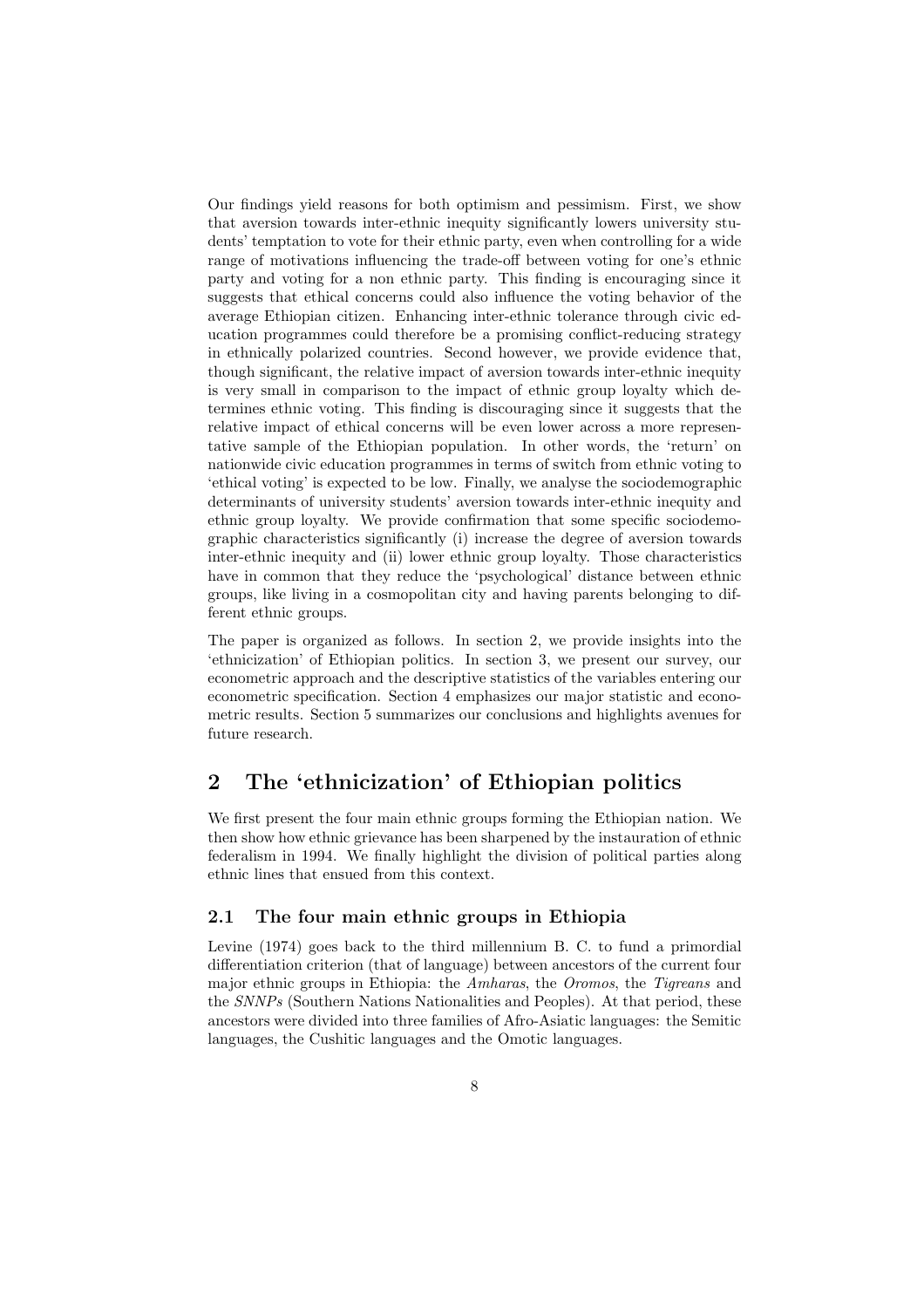By the second millennium B. C., these linguistic groups further differentiated along cultural lines. During this evolution, Cushitic speakers split up into three branches among which eastern Cushites who occupied the southern part of the Great Rift Valley in Ethiopia and who are the ancestors of the Oromo ethnic group. Semitic speakers divided into two groups: northern semitic speakers who settled in the northern plateau regions and southern semitic speakers who populated the central part of the country. Northern and Southern semitic speakers are the ancestors of the Tigray ethnic group and of the Amhara ethnic group respectively. Omotic speakers settled in the southwest and diversified into around fifty communities with distinct languages and cultures. They are the ancestors of a large number of tribes and ethnic groups forming the ethnic patchwork that is nowadays referred to as the SNNPs.

Ethiopian history can be interpreted as the history of the ethnic competition essentially between Amharas, Oromos and Tigreans, the SNNPs being too fragmented to get organized efficiently for collective action. Between the eighteenth and the twentieth centuries, the competition was dominated by Amharas. This domination officially ceased with the overthrow of the Amhara emperor Haile Selassie in 1974 by the Derg, the military committee led by Mengistu that established a Stalinist authoritarian regime. However, the Derg's regime preserved the centralized administration inherited from the Amhara empire for further details), which reinforced ethnic grievance among former Amhara-dominated ethnic groups. Tigreans and Oromos therefore engaged in armed struggle to free themselves from what they perceived as the perpetuation of the Amhara rule. The TPLF (Tigray People's Liberation Front) was created in February 1975 (see Young (1997) for more details). The OLF (Oromo Liberation Front) was created in 1976 because of 'a widespread feeling that Oromos were under-represented in the central government [Mengistu's regime] and treated as 'second-class citizens" (Joireman (1997)). TPLF was the main force which drove the Derg's regime out of power in May 1991. It consequently played a leading role in the democratization process that followed.

#### 2.2 The adoption of ethnic federalism in the 1990s

In the early 1990s, TPLF created a political party called the EPRDF (Ethiopian People's Revolutionary Democratic Front) which has been ruling the country since Mengistu's withdrawal. It is a coalition of three ethnic parties dominated by TPLF. These three satellite parties officially represent the interests of Amharas through the ANDM (Amhara National Democratic Movement), of Oromos through OPDO (Oromo People's Democratic Organisation) and of SNNPs through SEPDM (Southern Ethiopian People's Democratic Movement).

EPRDF initiated a new way of organizing the state: ethnic federalism. Ethnic federalism was endorsed through the Constitution of the Federal Democratic Republic of Ethiopia (FDRE) that was ratified in December 1994. This constitutional arrangement led to the division of the country into nine federal states 'delimited on the basis of settlement patterns, identity, language and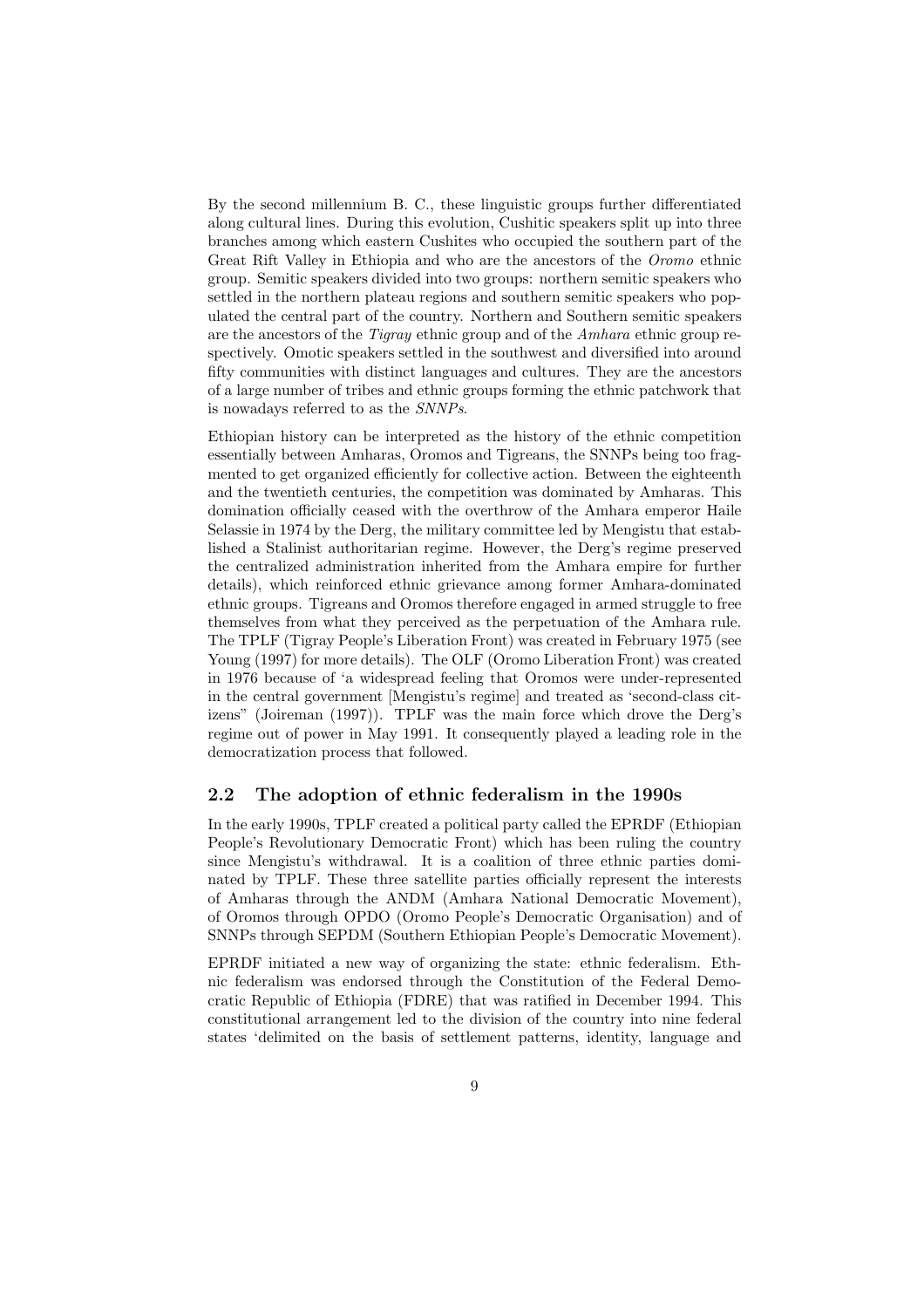the consent of the people concerned' (Art. 46-47) and 2 special administrative zones. The nine federal states are<sup>9</sup>: Afar  $(1.9\%)$ , Amhara  $(25.5\%)$ , Benishangul-Gumuz (0.8%), Gambella (0.3%), Harar (0.3%), Oromiya (35.3%), Somalia (5.8%), SNNPR (Southern Nations Nationalities and Peoples Region) (19.8%) and Tigray (5.8%).The two special administrative zones are Addis Ababa (4%) and Dire Dawa (0.5%).



Figure: Map of the Ethiopian federal states and administrative zones

Officially, ethnic federalism aimed to satisfy the demand for recognition coming from former Amhara-dominated ethnic groups through the acknowledgement of the right to self-determination to each federal region $10$ . Some observers however (see Ghai (2000) and Gudina (2003)) consider that the strategy followed by TPLF was the one of the 'divide and rule', the only strategy that could allow this party to keep power despite the fact that it stands for only a minority (Tigreans count for less than 6% of the Ethiopian population).

## 2.3 The division of political parties along ethnic lines

Ethnic federalism indeed turned out to be a conflict-enhancing arrangement. The first reason why ethnic federalism sharpened ethnic competition consists in its premature character. It endorsed the administrative division of the country along ethnic lines without previously ensuring a nationwide political debate on what, after decades of oppression of one group over the others, nevertheless would keep unifying Ethiopian people. This argument is particularly emphasized by Abbink (1997): 'Ethiopian political model shows that a country can be

<sup>&</sup>lt;sup>9</sup>The percentage of the Ethiopian population living in the region is given into parentheses (Ethiopian Central Statistical Authority (2004)).

 $10$ The right to self-determination is defined by the Transitional Charter in three steps: 'the right a) to preserve its identity and have it respected, promote its culture and history, and use and develop its language; b) to administer its own affairs within its own defined territory and effectively participate in the central government on the basis of freedom, and fair and proper representation; c) to exercise its right to self-determination of independence, when the concerned nation/nationality and people is convinced that the above rights are denied, abridged, or abrogated.' (Transitional Conference, 1991: Part One, Article Two).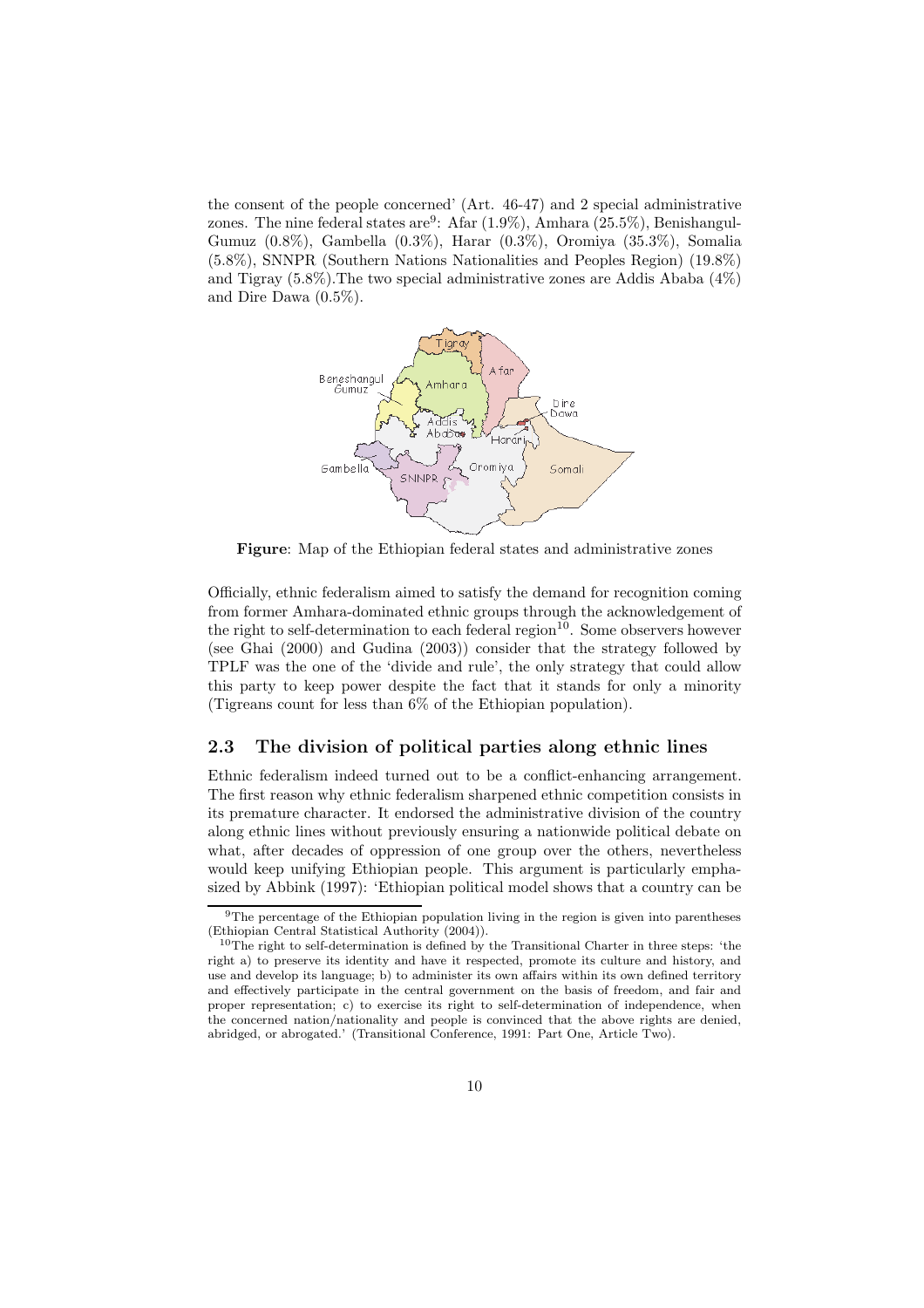post-modern without having gone through a successful modern phase (it has no shared idea of the national state 'project', no solid industrial society, no mass consumption, no media culture, and so on)'. As a consequence, 'most elites of the ethno-regional groups now carved out seem to want to grab political power regardless of the consequences' (Abbink (1997)).

Ethnic grievance on the part of non Tigrean ethnic groups has been exacerbated by the TPLF's temptation towards ethnic patronage. Abbink (1995), Aalen (2001) and Mesfin (2006) report a privileged access of Tigrayan elites to key posts in the public administration, what Gudina (2003) describes as a 'Tigrayanization' of Ethiopian political elites. Gurr and Marshall (2005) illustrate their definition of the 'ethnic character' of a ruling elite through the Ethiopian example, referring to 'the Tigrean-dominated regime of Ethiopia'.

Ethnic grievance expresses through the division of opposition parties along ethnic lines, but also through the radicalization of the pro-ethnic character of their political platforms. It is particularly vivid on the part of Oromos who, while they stand for the largest ethnic group in Ethiopia, are excluded from the political power.

The two main Oromo opposition parties are OLF and ONC (Oromo National Congress). OLF it the more radical of them. It fights for ethnic separatism, arguing that 'Oromia was not part of Ethiopia before its colonisation in the last decades of the nineteenth century' and that 'Oromos ha[d] always been historically, culturally and linguistically different from the Ethiopians' (Asafa (1993)). OLF is still involved in armed struggle. It is consequently not authorized to participate in elections. ONC was created in 1996 and promotes self-determination without secession, claiming that the history of the incorporation of Oromos into Ethiopia, though having operated through their subjection, cannot validate the thesis of a separate historical and geographical identity. OLF and ONC constitute serious challengers to TPLF. First, as already emphasized, Oromos stand for 35.3% of the Ethiopian population. Provided that they massively support their ethnic party and that elections are organized on a competitive, free and fair basis, this numerical superiority would provide them with a strong bargaining power at the House of People's Representatives<sup>11</sup>. Second, Oromiya is the richest federal region in Ethiopia and is often referred to as the 'storehouse' of the country. This makes OLF's threat of secession particularly credible.

AAPO (All Amhara People's Organisation) is the most famous Amhara opposition party. It was created in 1992 and crystallizes the resentment of Amharas who have lost 'the dominant position they enjoyed in Ethiopia for a century' (Henze (1998)). AAPO's political priority consists in the preservation of Ethiopia's political and geographical integrity that AAPO believes to be jeopardized by ethnic federalism. Given that this priority is shared by the emerging

 $^{11}$  Elections in Ethiopia are based on a 'first past the post' rule. This means that each federal region is awarded a given number of seats (proportionally to the demographical size of the region) which are wholly won by the political party having gathered the strongest support in the region.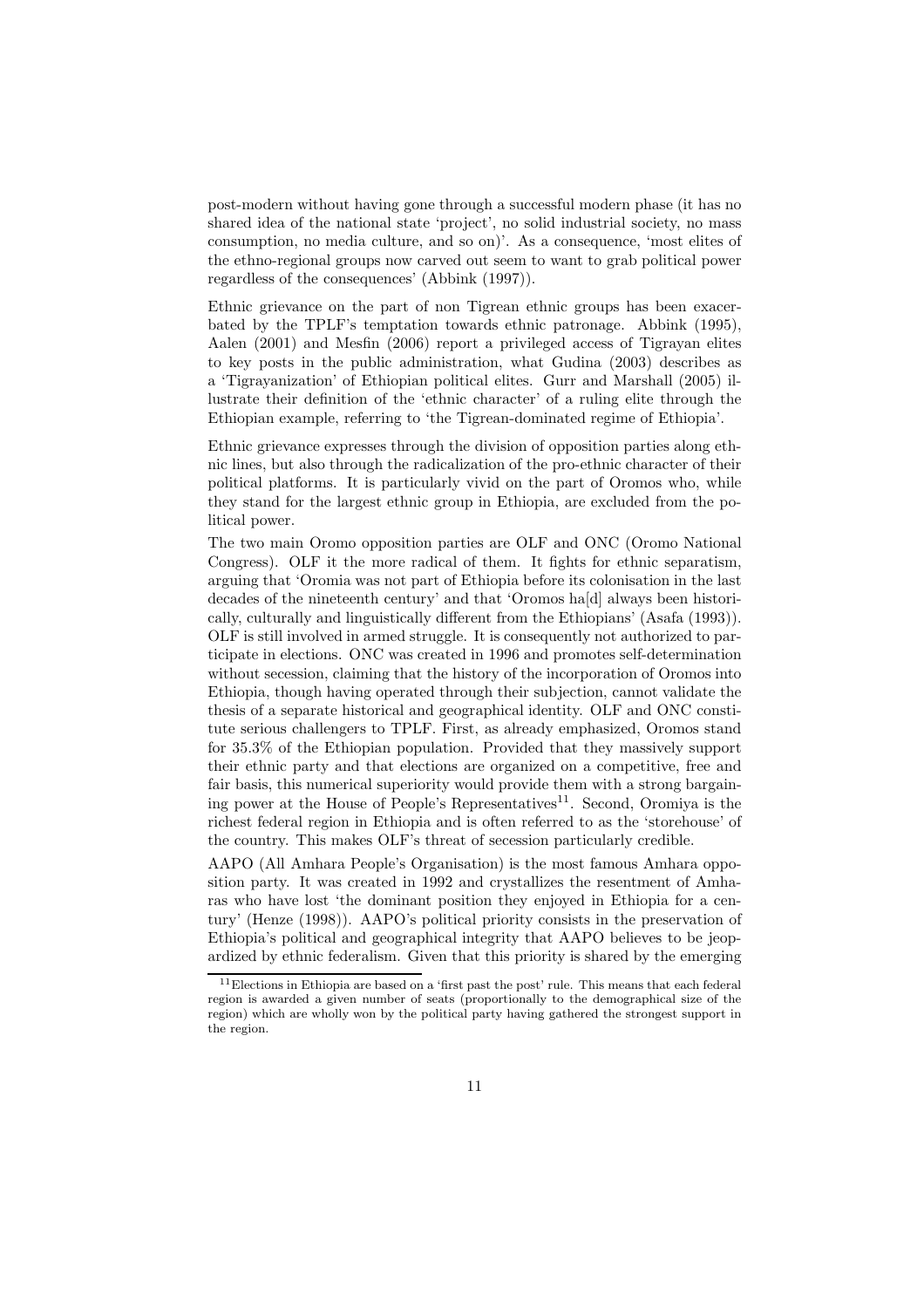non ethnic parties (see below), many Amhara opposition parties joined the non ethnic coalition that competed during 2005 national elections to increase their chance of getting elected.

The SNNPs opposition party is SEPDC (Southern Ethiopian Peoples Democratic Coalition). It was created in 1992 and is an umbrella organisation for 15 different SNNPR-based parties. As already mentionned, SNNPs are not among the most vocal ethnic groups in Ethiopia and SEPDC merely struggles for 'a modest self-rule' (Gudina (2003)).

Besides these three ethnic opposition parties, an increasing number of non ethnic parties have been emerging. They started becoming particularly influential after 2000. They are mainly supported by the cosmopolitan urban electorate and most of them joined the non ethnic CUD (Coalition for Unity and Democracy) which competed alongside EPRDF and Oromo opposition parties during the 2005 national elections. In the following, we particularly focus on three non ethnic parties which were among the most popular at the time when the survey was conducted. The first one is CAFPDE (Council of Alternative Forces for Peace and Democracy), a coalition of 31 political organisation that was created in 1993 in Addis Ababa to counter the domination of TPLF over the transitional regime. The two others are EDUP (Ethiopian Democratic Union Party) and EDP (Ethiopian Democratic Party) which promote the recognition of human rights not so much on an ethnic basis than on an individual basis. They struggle for the abrogation of ethnic federalism and for an equitable treatment of the various Ethiopian ethnic groups (see Pausewang et al. (2003) for more details).

## 3 Data, econometric method and descriptive statistics

We present our survey, our econometric approach and the descriptive summary of the variables entering our econometric specification.

#### 3.1 Survey

Our questionnaire consisted in roughly hundred questions about the students' perception of democracy, politics, political parties and vote, both as concepts and realities of Ethiopian politics (see Valfort (2005) for a detailed description of the survey).

The survey was filled in on an anonymous basis by 331 students from Addis Ababa University in May 2004, one year before May 2005 national elections. The students were recruited with the help of research assistants. The sample gathers graduate and undergraduate students enrolled both in the 'regular' and in the 'extension' programs. They come from various faculties of the Addis Ababa University. Over the 325 students who answered the 'faculty' question, 40% come from the faculty of Management, 26% from the faculty of Sciences, 14% from the faculty of Economics, and 9% from the faculty of Political Science.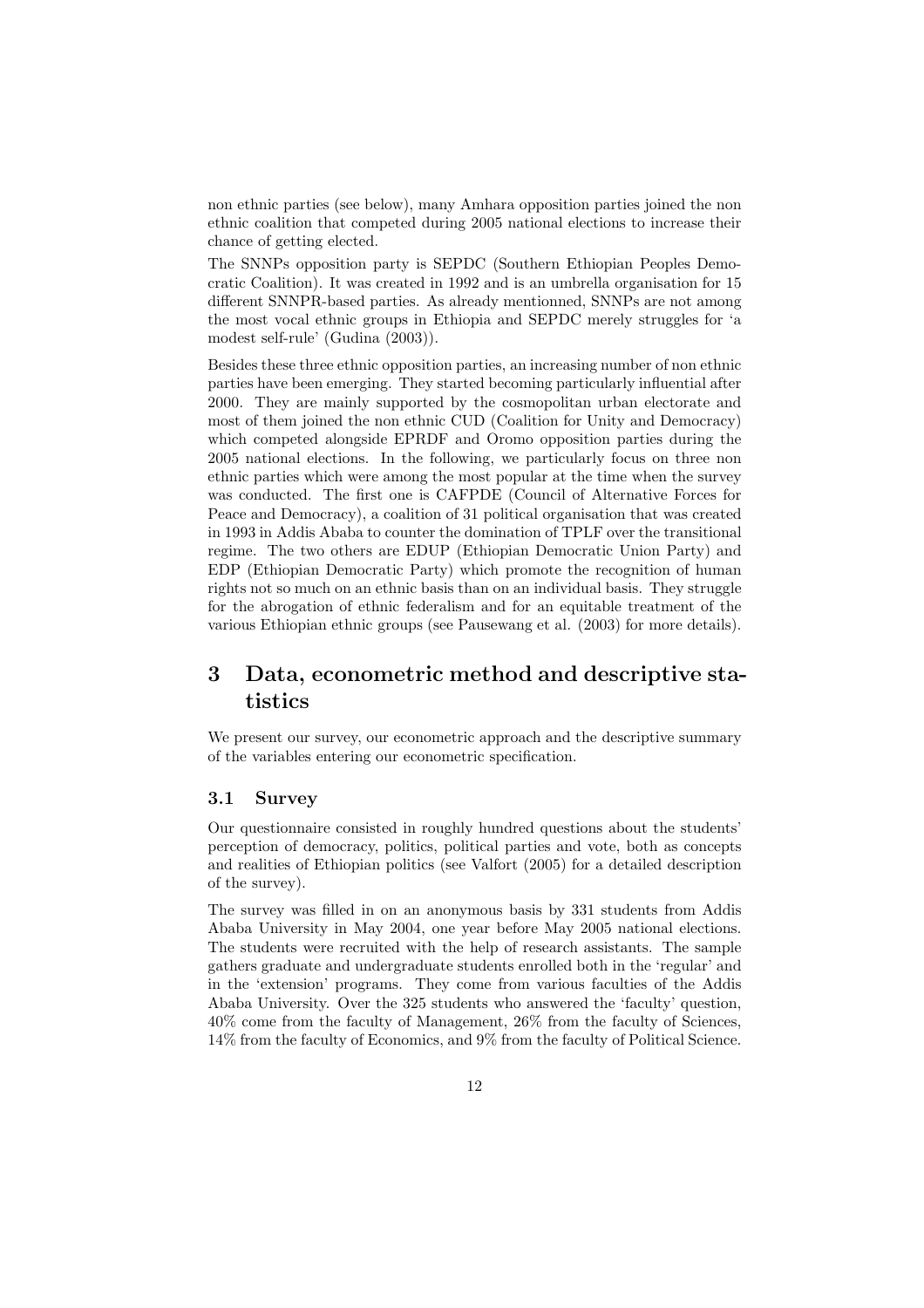The remainder  $(11\%)$  gathers students from the faculties of Law, Languages and Philosophy. We ran 6 sessions of 50 to 60 students at a single point in time so as to avoid contamination. Each student was paid 30 Birrs (roughly 3 Euros) for showing up, knowing that, according to the 1997 urban household survey reported by Bigsten et al. (2005), 70% of Addis Ababa households earn less than 600 Birrs per month (roughly less than 20 Birrs per day). This rather large amount was necessary since the survey was lengthy and conducted over a week-end.

A system of student exchange between Ethiopian universities has been implemented by EPRDF. Our sample therefore shows a fair diversity in terms of ethnicity and geographical origin. 326 of the 331 students belong to one of the four main ethnic groups<sup>12</sup>. Among them, 40% are Amharas ( $N = 130$ ), 21% are Oromos ( $N = 69$ ), 12% are SNNPs ( $N = 39$ ), and 27% are Tigreans ( $N = 88$ ). From now on, we consider these 326 students as our reference sample. Among them, only 21% originate from Addis Ababa while almost one third stems from rural areas (note that 80% of the Ethiopian population is rural).

As regarding the income distribution, 40% of the respondents grew up in an household with an average monthly income of less than 300 Birrs (45% among the urban Ethiopian population according to Bigsten et al. (2005)); 38% grew up in an household with an average monthly income of more than 600 Birrs (30% among the urban Ethiopian population).

14.2% of the reference sample are between 18 and 20; 64.1% are between 21 and 24; 16.4% are between 25 and 29; 5.6% are above 30. Besides, the sample encompasses 11% of female.

#### 3.2 Econometric method

We study the determinants of a dummy variable which takes the value of 1 if the respondent claims to support an ethnic party (AAPO, EPRDF, OLF, ONC, or SEPDC) and the value of 0 if the respondent claims to support a non ethnic party (CAFPDE, EDP or EDUP) or no party at all. We carry out a multivariate binary logit analysis with hierarchical block-wise entry. Given the dichotomous character of our dependent variable a logit analysis has greater statistical efficiency than an ordinary least square regression. Note that a probit analysis yields similar results as the ones presented in section 4.

We assume that the variable measuring the utility derived by respondent  $i$  when he decides to support an ethnic party can be modeled as follows:

$$
y_i^* = \alpha + \beta E_i + \gamma I_i + \delta N_i + \lambda A_i + \mu X_i + \xi e_i + \epsilon_i,
$$

where the random component  $\epsilon_i$  is distributed according to a logistic distribution. The variable  $y_i^*$  is not observable. What we do observe is a dummy

<sup>12</sup>We derive the respondent's ethnicity from his father's ethnicity due to the patriarchal organisation of the Ethiopian society (see Giorgis (2002)). Wright (2000) emphasizes: 'a woman who marries a man from another ethnic group will adopt his identity'.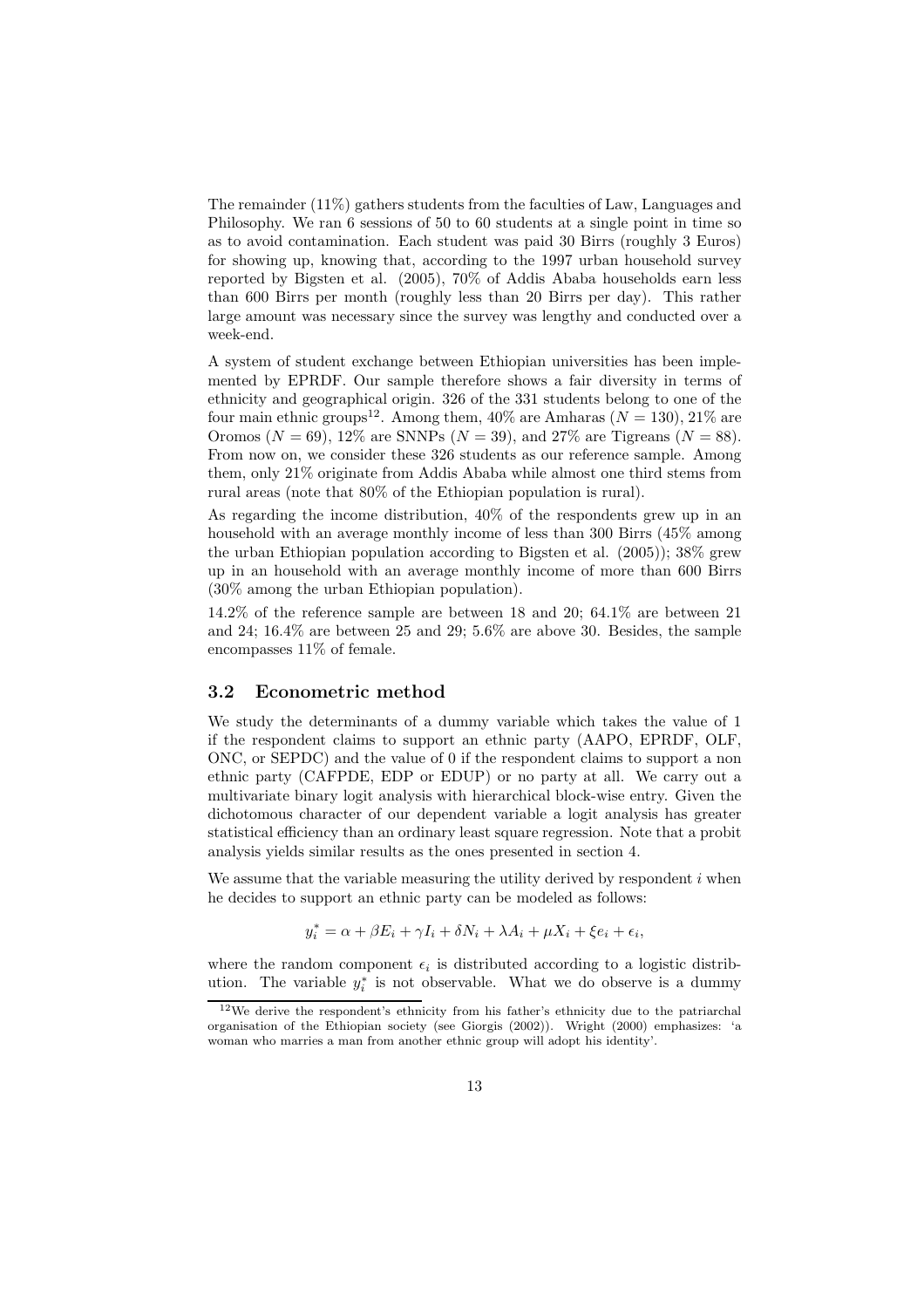variable  $y_i$  which is the realization of a binomial process defined by  $y_i = 1$  if  $y_i^* > 0$  and  $y_i = 0$  otherwise, where  $y_i = 1$  means that the respondent supports an ethnic party.

#### We categorize our explanatory variables in six 'vectors'.

First, the  $E$  vector (where  $E$  stands for 'Ethnic group loyalty') encompasses the motivations behind individuals' decision to vote for their ethnic party. Three determinants of ethnic voting have been identified by the literature in political science. The first determinant was emphasized by Horowitz (1985). It captures the idea that, when they are proud of their ethnic identity, individuals vote for their ethnic party because they derive a psychological benefit (an enhanced self-esteem) in expressing their ethnic identity through their vote. The second determinant was notably emphasized by Mattes (1995). It captures the idea that, when they consider people from their ethnic group as more trustworthy than people from other ethnic groups, individuals also tend to vote for their ethnic party because they hold their ethnic party as the only credible political party. The third determinant derives from the very nature of ethnic parties which implement *ethnic patronage* (see Chandra (2004)). It captures the idea that individuals vote for their ethnic party because they care about the material reward that they will receive if their ethnic party get elected, simply because they belong to the ethnic group whose interests are defended by the ethnic party.

Second, the  $I$  vector (where  $I$  stands for 'Incumbent') encompasses the motivations behind individuals' decision to vote for EPRDF, not because EPRDF stands for their ethnic group but because EPRDF is the incumbent party. First, individuals may vote for the incumbent EPRDF because they consider that EPRDF performed well during its political mandate(s). Second, they may be willing to reelect EPRDF simply because they consider that there is no credible political alternative.

Third, the  $N$  vector (where  $N$  stands for 'Nationwide') encompasses the reasons other than aversion towards inter-ethnic inequity that could explain individuals' decision to vote for a non ethnic (or nationwide) party. More precisely, these reasons include all the characteristics which could explain why individuals do not experience a strong feeling of ethnic belonging. A first characteristic could consist in their living in a large cosmopolitan city (like Addis Ababa). Urbanization is often viewed by scholars as a process weakening 'bonding' linkages with one's ethnic community and strengthening instead 'bridging' linkages with other ethnic communities (see Norris (2003) for an analysis). A second characteristic could consist in the belonging of their parents to different ethnic groups.

Fourth, the A vector (where A stands for 'Abstention') encompasses the motivations behind individuals' decision to vote for no party. First, individuals may decide to abstain because they consider that politicians do not care about citizens' well-being. They may also do no feel interested by politics.

Fifth, the X vector encompasses various socio-demographic variables that could account for individuals' voting behavior in different ways. The X vector includes the monthly average income of the household in which the respondent grew up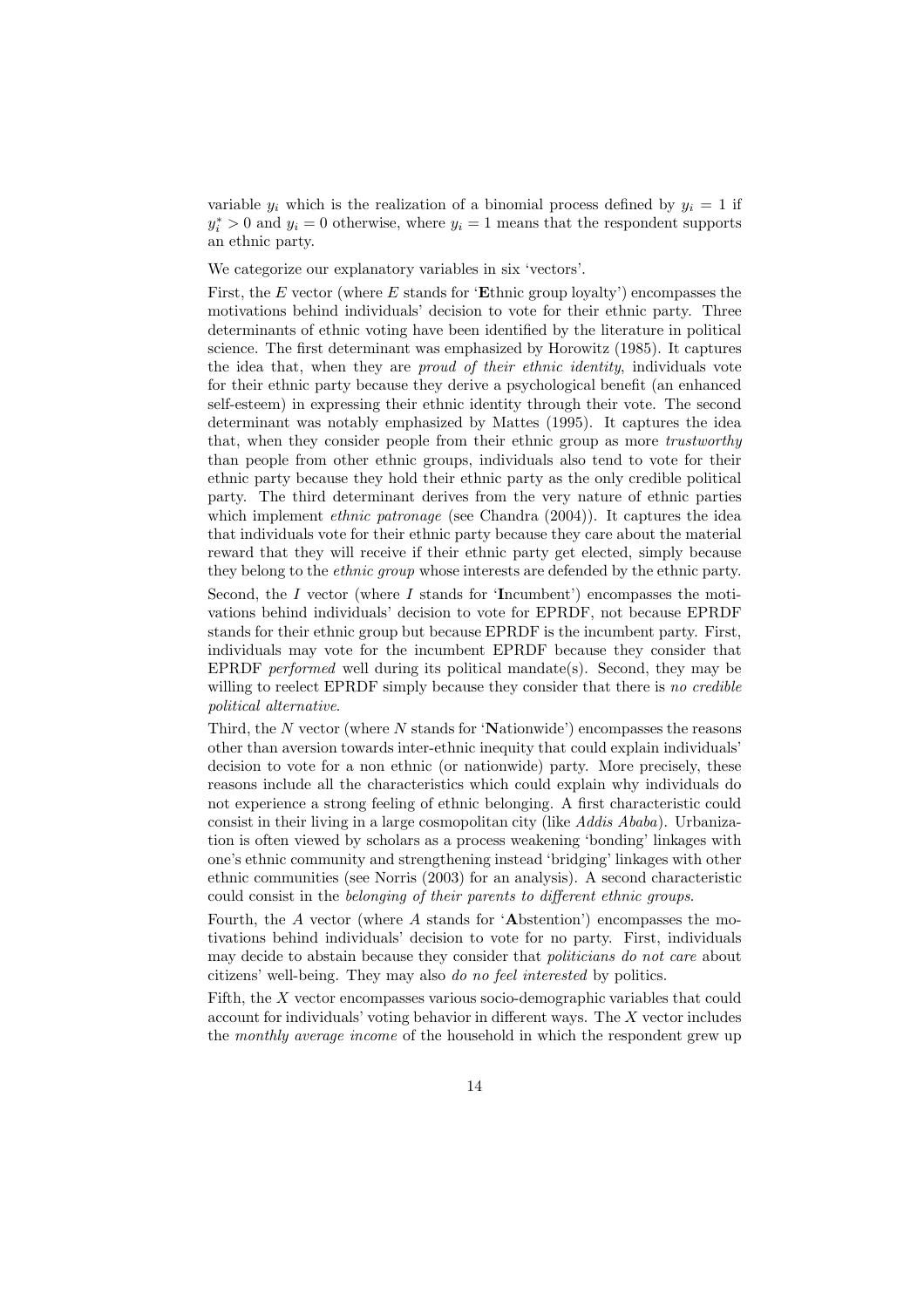in, the profession of the respondent's father, and the respondent's age, gender, and faculty.

Sixth, and most importantly given the purpose of our research, the e vector (where e stands for 'ethical voting') encompasses the crucial ethical concern behind individuals' decision to renounce of voting for their ethnic party. We call this ethical concern 'aversion towards inter-ethnic inequity'. More specifically, we measure individuals' aversion towards inter-ethnic inequity through their degree of political mobilization to fight the potential unequal treatment of citizens by the Ethiopian government.

#### 3.3 Descriptive statistics

Table 1 provides a descriptive summary of the dependent variable and of the explanatory variables entering our econometric specification. In the column entitled 'Variable', we report the total number of respondents, among the 326 of our reference sample, who answered the question(s) from which the variable is derived. We then decompose this total number by indicating the number of Amharas, of Oromos, of SNNPs and of Tigreans who answered the question. For instance, among the 307 individuals of our reference sample who answered the question related to the 'ethnic pride' variable, 125 are Amharas, 65 are Oromos, 36 are SNNPs, and 74 are Tigreans. The same remark holds for the column entitled 'Proportion'. Concerning the 'ethnic pride' variable, it indicates that 7% of the 307 respondents feel most proud when people refer to them as members of their ethnic group. More particularly, 4% of the 125 Amhara respondents, 23% of the 65 Oromo respondents, 3% of the 36 SNNPs respondents and 2% of the 74 Tigrean respondents feel so.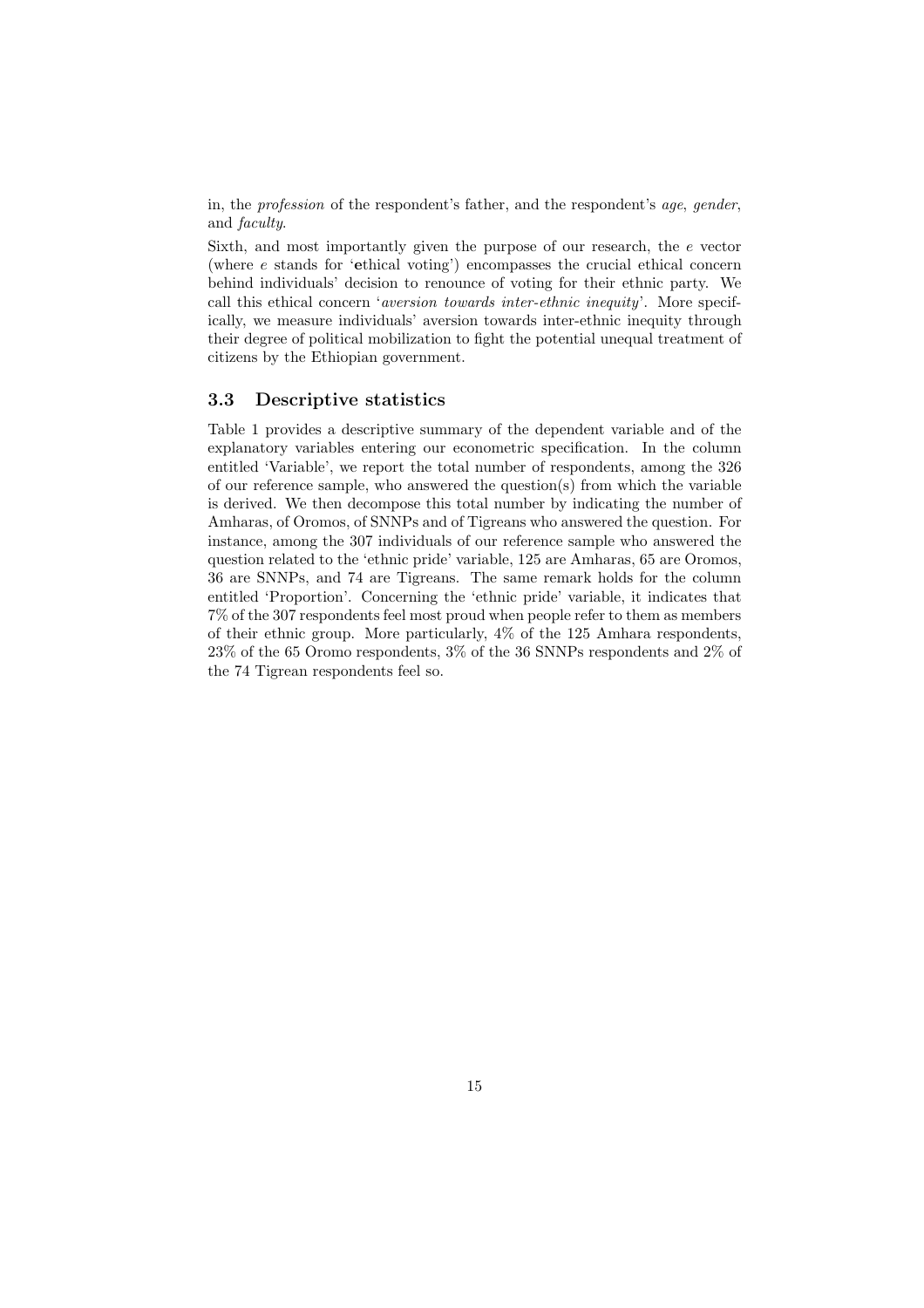| Variable                                                                               | Question                                                                                                                                                                                                                                                       | Coding                                                                                                                                   | Proportion (%)                                                                                             |
|----------------------------------------------------------------------------------------|----------------------------------------------------------------------------------------------------------------------------------------------------------------------------------------------------------------------------------------------------------------|------------------------------------------------------------------------------------------------------------------------------------------|------------------------------------------------------------------------------------------------------------|
| DEPENDENT VARIABLE<br>(N=312=126+63+38+85)                                             | 'Which party do you support?'                                                                                                                                                                                                                                  | =1: support AAPO, EPRDF, OLF,<br>ONC, or SEPDC<br>=0: support CAFPDE, EDP, EDUP<br>or no party                                           | $=1:38$<br>(21; 41; 18; 69)                                                                                |
| 'E' vector                                                                             |                                                                                                                                                                                                                                                                |                                                                                                                                          |                                                                                                            |
| <b>ETHNIC PRIDE</b><br>(N=307=125+65+36+81)                                            | 'What makes you feel more<br>proud?'                                                                                                                                                                                                                           | =1: people refer to you as a<br>member of your ethnic group<br>=0: people refer to you as an<br>Ethiopian citizen or as a human<br>being | $=1:7$<br>(4;23;3;2)                                                                                       |
| <b>ETHNIC TRUST</b><br>(N=282=112+63+33+74)                                            | 'How much do you trust (i)<br>someone in your own ethnic<br>group (ii) Ethiopians from<br>other ethnic groups'                                                                                                                                                 | $=1$ : trust more (ii) than (i)<br>=2: trust as much (ii) as (i)<br>$=3$ : trust more (i) than (ii)                                      | $=1:9(8;8;12;9)$<br>$=2:54(53;46;61;59)$<br>=3: 37 (39;46;27;31)                                           |
| <b>ETHNIC PATRONAGE</b><br>(N=326=130+69+39+88)                                        | 'What is the ethnic group of<br>your father?'                                                                                                                                                                                                                  | We create a dummy for each of the<br>following ethnic groups: Amharas,<br>Oromos, SNNPs, and Tigreans                                    | 40;21;12;27                                                                                                |
| 'l' vector                                                                             |                                                                                                                                                                                                                                                                |                                                                                                                                          |                                                                                                            |
| <b>INCUMBENT'S</b><br><b>PERFORMANCE</b><br>(N=319=126+68+39+86)                       | 'Overall, would you say that<br>democracy has improved or<br>worsened in Ethiopia over the<br>last 10 years?'<br>&<br>'Over the last 10 years, how<br>well would you say that<br>government has been<br>improving growth and<br>Ethiopians' access to          | =1: democracy has improved, as<br>well as growth and access to<br>education, health servicesetc                                          | $=1:47$<br>(35;21;51;85)                                                                                   |
| NO POLITICAL<br><b>ALTERNATIVE</b><br>(N=284=111+62+33+78)                             | education, health services<br>etc?'<br>'Do you think that a different<br>government coalition could<br>have done better work at<br>handling these matters than<br>the actual one over the last<br>10 years?'                                                   | =1: rather no or not at all                                                                                                              | $=1:37$<br>(32; 32; 36; 47)                                                                                |
| 'N' vector                                                                             |                                                                                                                                                                                                                                                                |                                                                                                                                          |                                                                                                            |
| <b>ADDIS ABABA</b><br>(N=324=10+69+39+86)                                              | 'Did you mainly grow up on<br>the countryside/village or in a<br>small, middle-size, or big<br>city?'                                                                                                                                                          | =1: a big city (Addis Ababa)                                                                                                             | $=1:21$<br>(23; 22; 31; 13)                                                                                |
| <b>INTER-ETHNIC MARRIAGE</b><br>(N=326=130+69+39+88)                                   | 'What is the ethnic group of<br>your father?'<br>&<br>'What is the ethnic group of                                                                                                                                                                             | $=1$ : the parents belong to different<br>ethnic groups                                                                                  | $=1:23$<br>(21; 41; 36; 8)                                                                                 |
| 'A' vector                                                                             | your mother?'                                                                                                                                                                                                                                                  |                                                                                                                                          |                                                                                                            |
| <b>CARELESS POLITICIANS</b><br>(N=325=130+68+39+88)                                    | 'In many countries, people<br>say that politicians only care<br>all about the population. Do<br>you agree with them?'                                                                                                                                          | about themselves and not at $=1$ : yes a lot or yes to some extent                                                                       | $=1:38$<br>(46;43;36;23)                                                                                   |
| NO INTEREST IN POLITICS<br>(N=317=126+66+39+86)                                        | 'Generally speaking, would<br>you say that politics interest<br>you?'                                                                                                                                                                                          | =1: not much or not at all                                                                                                               | $=1:40$<br>(45;35;51;33)                                                                                   |
| 'X' vector                                                                             |                                                                                                                                                                                                                                                                |                                                                                                                                          |                                                                                                            |
| <b>HOUSEHOLD INCOME</b>                                                                | 'In which category of monthly<br>average income is the<br>(N=325=130+69+39+87) income of the household you<br>grew up in?'                                                                                                                                     | Coded from 1 to 7<br>(=1 if under 150 Birrs;=7 if above<br>3,000 Birrs)                                                                  | $=1:20(14;20;10;33)$<br>$=7:2(3;1;3;1)$                                                                    |
| <b>FATHER FARMER</b><br>(N=324=129+69+39+87)                                           | 'What is the profession of<br>your father?'                                                                                                                                                                                                                    | =1: farmer                                                                                                                               | $=1:29$                                                                                                    |
| AGF<br>(N=319=127+69+38+85)                                                            | 'In which year were you<br>born?'                                                                                                                                                                                                                              | Coded from 1 to 5<br>$(=1$ if under 20; $=5$ if above 30)                                                                                | (25; 29; 13; 41)<br>Average age:<br>23 (24;23;22;23)                                                       |
| FEMALE<br>(N=325=130+69+39+87)                                                         | 'What is your gender?'                                                                                                                                                                                                                                         | $=1$ : female                                                                                                                            | $=1:11$<br>(11; 12; 21; 8)                                                                                 |
| 'POLITICAL SCIENCE'<br><b>FACULTY</b><br>(N=325=130+69+39+87)                          | 'In which faculty are you<br>registered?'                                                                                                                                                                                                                      | $=1$ : Political Science and<br><b>International Relations</b>                                                                           | $=1:9$<br>(9;9;10;9)                                                                                       |
| 'e' VECTOR<br><b>AVERSION TOWARDS</b><br>INTER-ETHNIC INEQUITY<br>(N=291=116+63+34+78) | 'What would you be willing to<br>do if the government<br>distributed the wealth of the<br>country only to those who<br>strongly support him or who<br>belong to the same ethnic<br>group or economic class, to<br>the detriment of other<br>Ethiopian people?' | =1: support the government<br>$=2$ : nothing<br>=3: support an opposition party<br>=4: bovcott elections<br>=5: join a protest           | $=1:5(6;5;3;5)$<br>$=2:8(9;3;21;5)$<br>$=3:38(40;41;29;37)$<br>=4: 11 (10;13;6;14)<br>$=5:37(34;38;41;38)$ |

Table 1: Descriptive statistics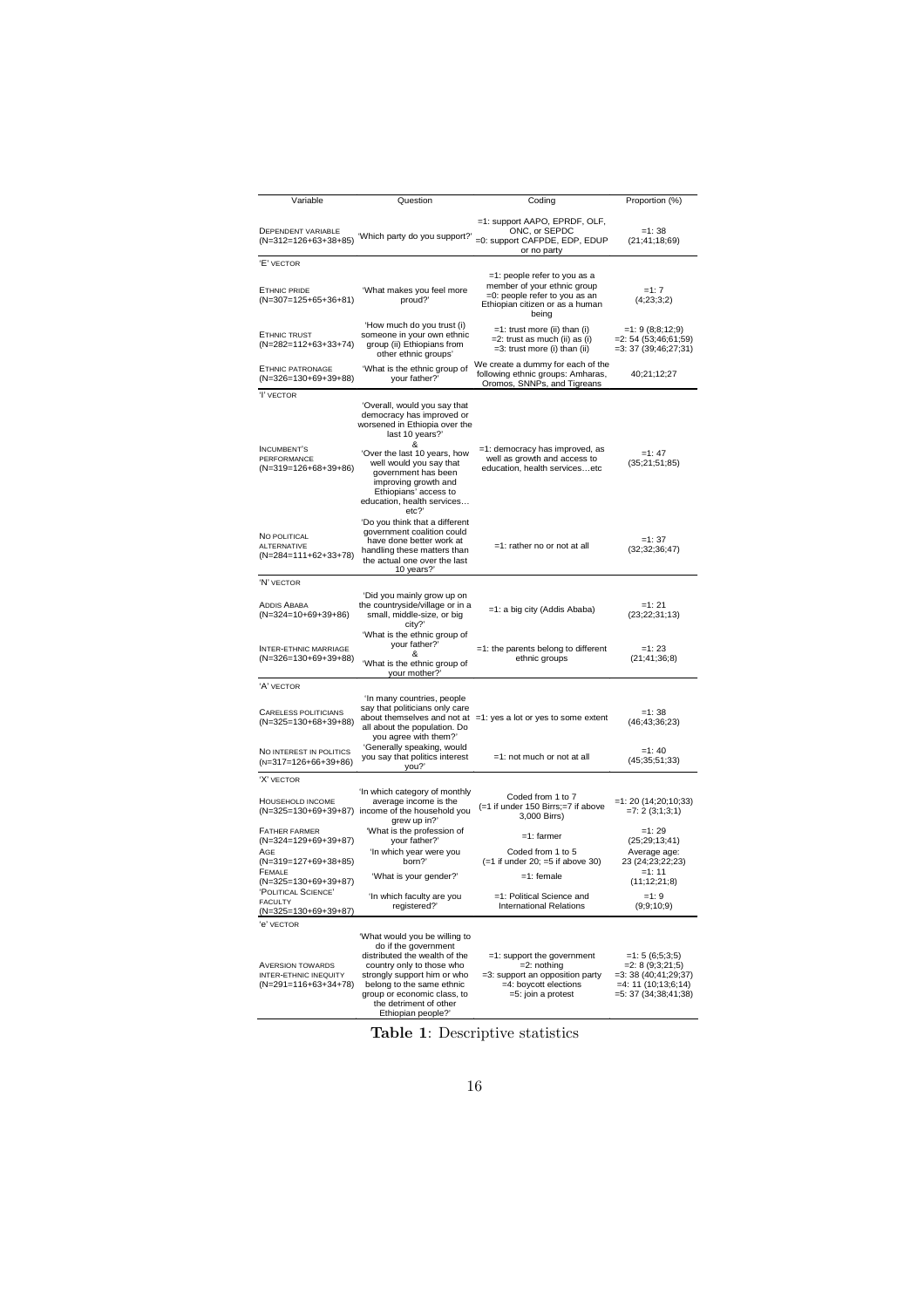## 4 Results

We first examine the perception of the Ethiopian political landscape by students. We then display the descriptive statistics related to their voting behavior. We finally analyze the determinants of their voting behavior.

### 4.1 The characterization of political parties by university students

To ensure the relevance of our econometric specification, we analyze whether the perception of the Ethiopian political landscape by university students coincides with the picture provided by political analysts (see Section 2). We concentrate on the answers given to the 'party characterization' question of our survey (see Valfort (2005), question QC36 pp. 48). This question asks students to describe each political party by choosing one or more of the six following characteristics: the 'Ethiopia-oriented' characteristic to describe parties which 'defend the interest of ALL Ethiopian people without favoring any group more than the other'; the 'ethnic-oriented' characteristic to describe parties which 'favor people from their ethnic group'; the 'poor-oriented' characteristic to describe parties which 'favor poor people'; the 'power-oriented' characteristic to describe parties which 'only care about getting power and not at all about Ethiopian citizens'; the 'rich-oriented characteristic to describe parties which 'favor rich people'; the 'vote-oriented' characteristic to describe parties which 'favor people who voted for them'. The 'Ethiopia-oriented' characteristic and the 'ethnic-oriented' characteristic are the two most frequently used characteristics by the students to describe the Ethiopian political parties. They were used at least once by 85% and 58% of our reference sample respectively. A contrario, the 'poor-oriented' characteristic and the 'rich-oriented' characteristic are the two least frequently used characteristics by the students to describe the Ethiopian political parties (less than 10% of our reference sample used them). This observation shows a major convergence between the perception of the political landscape by university students and the way it is described by external observers. Like external observers, university students consider Ethiopian politics to be mainly divided along ethnic lines, not along income classes.

Table 2 reports the percentage of students characterizing an ethnic party as 'nationwide' (or 'Ethiopia-oriented'), the percentage of students characterizing an ethnic party as 'ethnic-oriented', and the difference between these two percentages. We indicate in footnote the total number of the respondents who were able to characterize each ethnic party. We display the decomposition of this total number along ethnic lines, by highlighting the number of Amhara, Oromo, SNNPs and Tigrean respondents respectively. Table 2 shows that each ethnic group is able to characterize the ethnic parties representing the interests of other ethnic groups as 'ethnic-oriented'. But this assertion also holds for most of the ethnic groups regarding the ethnic parties which represent their own interests. Neither Amharas, not Oromos, nor SNNPs are reluctant to characterize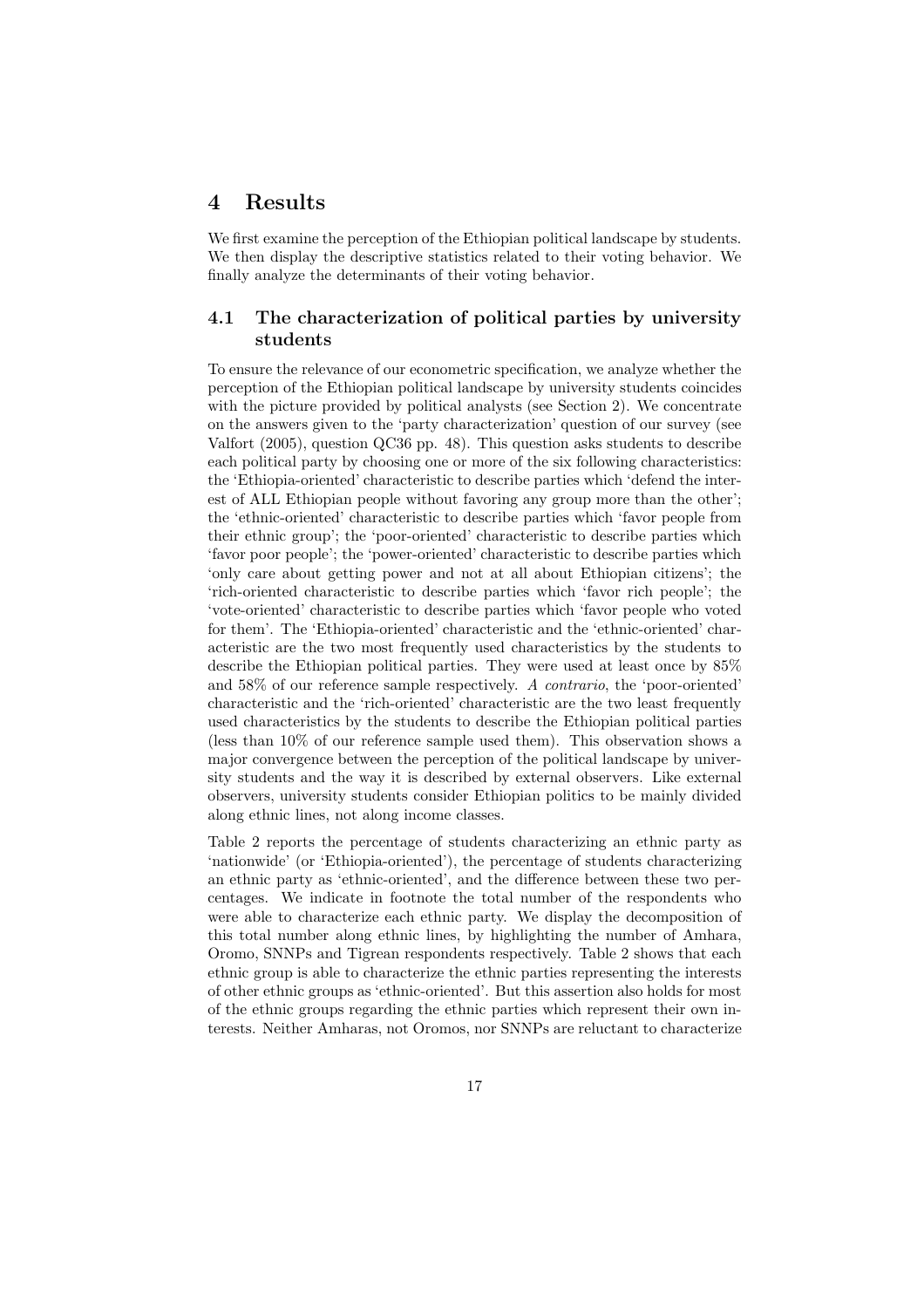their ethnic party as 'ethnic oriented'. The only exception comes from Tigrean students who massively characterize their ethnic party EPRDF as 'nationwide'.

|              | EPRDF <sup>®</sup> |      | AAPO <sup>'</sup> |     | <b>SEPDC</b> |          | ONC |      | $OLF^{\sigma}$ |     |      |          |     |      |          |
|--------------|--------------------|------|-------------------|-----|--------------|----------|-----|------|----------------|-----|------|----------|-----|------|----------|
|              | nat                | ethn | ethn-nat          | nat | ethn         | ethn-nat | nat | ethn | ethn-nat       | nat | ethn | ethn-nat | nat | ethn | ethn-nat |
| Amharas      | 20                 | 57   | $37***$           | 20  | 63           | 43***    | 5   | 80   | $75***$        |     | 85   | $84***$  |     | 88   | $87***$  |
| Oromos       | 8                  | 52   | 44***             |     | 84           | $77***$  | 12  | 70   | $58***$        | 10  | 71   | $61***$  | 10  | 82   | $72***$  |
| <b>SNNPs</b> | 11                 | 51   | $40***$           | 0   | 82           | $82***$  | 4   | 70   | 66***          | 0   | 85   | $85***$  | 0   | 94   | 94***    |
| Tigreans     | 69                 | 11   | $-58***$          | 9   | 67           | $58***$  | 8   | 73   | $65***$        |     | 76   | $74***$  |     | 85   | $83***$  |

\*\*\*significant at 1%

 $a^2N=297=117+64+35+81; ^bN=237=90+55+28+64; ^cN=204=74+43+27+60; ^dN=231=94+49+26+62; ^eN=268=101+57+32+78$ 

Table 2: Students' perception of ethnic parties

Table 3 reports the percentage of students characterizing a nationwide party as 'nationwide' (or 'Ethiopia-oriented'), the percentage of students characterizing a nationwide party as 'ethnic-oriented', and the difference between these two percentages. We indicate in footnote the total number of the respondents who were able to characterize each nationwide party. We display the decomposition of this total number along ethnic lines, by highlighting the number of Amhara, Oromo, SNNPs and Tigrean respondents respectively. Table 3 shows that the percentage of students who characterize CAFPDE, EDUP and EDP as 'nationwide' is greater than the percentage of students who characterize them as 'ethnic oriented'. This difference is significant among Amharas, Oromos, SNNPs, but not among Tigreans.

|                     | <b>CAFPDE</b> <sup>a</sup> |          |          |     | EDUP" |          |     | $EDP^{\circ}$ |          |  |
|---------------------|----------------------------|----------|----------|-----|-------|----------|-----|---------------|----------|--|
|                     | nat                        | ethn     | ethn-nat | nat | ethn  | ethn-nat | nat | ethn          | ethn-nat |  |
| Amharas             | 44                         | 16       | $-28***$ | 56  | 15    | $-41***$ | 65  | 10            | $-55***$ |  |
| Oromos              | 50                         | 9        | $-41***$ | 45  | 13    | $-32***$ | 44  | 18            | $-26***$ |  |
| <b>SNNPs</b>        | 39                         | 4        | $-35***$ | 57  | 4     | $-53***$ | 60  | 4             | $-56***$ |  |
| Tigreans            | 26                         | 21       | -5       | 32  | 23    | -9       | 37  | 18            | $-19**$  |  |
| 4.4.4.1<br>$\cdots$ | .                          | $\cdots$ | .        |     |       |          |     |               |          |  |

\*\*\*significant at 1%; \*\*significant at 5%

a N=162=64+32+23+43; b N=182=68+38+23+53; b N=210=83+45+25+57

Table 3: Students' perception of nationwide parties

From what has been written, it appears that the perception of the Ethiopian political landscape by university students do coincide with the description provided by political analysts, with the striking exception however of a majority of Tigrean respondents.

#### 4.2 Voting results

In Table 4, we report for each ethnic group the percentage of respondents who claimed to support EPRDF, an opposition ethnic party, a nationwide party, or no party at all. We distinguish between those who do not characterize EPRDF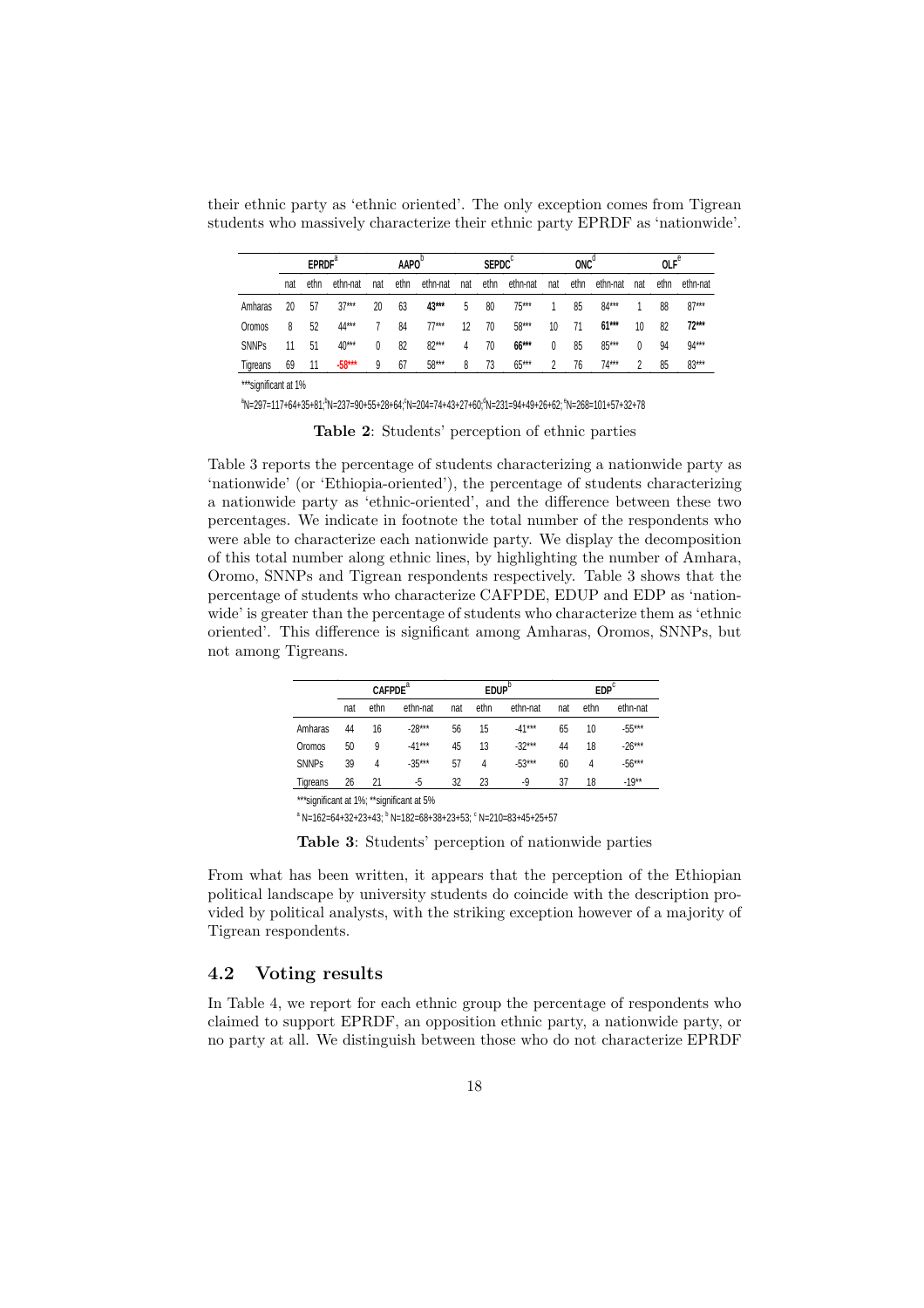as 'nationwide' and the others. This distinction seems necessary since we have shown that the characterization of EPRDF is the most controversial among students.

Among those who do not characterize EPRDF as nationwide, a strong majority of students renounce of voting for their ethnic party. The proportion of abstainers is however greater than the proportion of those supporting a nationwide party. This betrays either a disinterest in politics and/or a general mistrust towards politicians, or simply the fact that the nationwide character of CAF-PDE, EDP and EDUP was not clear enough at the time when the survey was conducted. The relative impact of the A vector compared to the impact of the e vector in our regression results will help us conclude. Note that the temptation towards ethnic voting is high among Oromos, and overwhelming among Tigreans since a majority (58%) support EPRDF.

As expected, among those (mainly Tigreans) who characterize EPRDF as 'nationwide', a majority support EPRDF.

|                                                   | Incumbent<br><b>EPRDF</b><br>% | Ethnic<br>opposition<br>party<br>% | Non-<br>ethnic/multi-<br>ethnic party<br>% | <b>Abstention</b><br>% |  |  |  |  |
|---------------------------------------------------|--------------------------------|------------------------------------|--------------------------------------------|------------------------|--|--|--|--|
| <b>ALL SAMPLE</b>                                 |                                |                                    |                                            |                        |  |  |  |  |
| Amharas (N=126)                                   | 13                             | 7                                  | 24                                         | 56                     |  |  |  |  |
| Oromos (N=63)                                     | 10                             | 32                                 | 16                                         | 43                     |  |  |  |  |
| SNNPs (N=38)                                      | 11                             | 8                                  | 21                                         | 61                     |  |  |  |  |
| Tigreans (N=85)                                   | 68                             | 1                                  | 6                                          | 25                     |  |  |  |  |
| THOSE WHO DO NOT CHARACTERIZE EPRDF AS NATIONWIDE |                                |                                    |                                            |                        |  |  |  |  |
| Amharas (N=99)                                    | 8                              | 4                                  | 27                                         | 61                     |  |  |  |  |
| Oromos (N=57)                                     | 9                              | 32                                 | 12                                         | 47                     |  |  |  |  |
| SNNPs (N=33)                                      | 9                              | 9                                  | 24                                         | 58                     |  |  |  |  |
| Tigreans (N=31)                                   | 58                             | 3                                  | 10                                         | 29                     |  |  |  |  |
| THOSE WHO DO CHARACTERIZE EPRDF AS NATIONWIDE     |                                |                                    |                                            |                        |  |  |  |  |
| Amharas (N=23)                                    | 39                             | 22                                 | 13                                         | 26                     |  |  |  |  |
| Oromos (N=4)                                      | 25                             | 25                                 | 50                                         | 0                      |  |  |  |  |
| SNNPs (N=4)                                       | 25                             | $\Omega$                           | $\Omega$                                   | 75                     |  |  |  |  |
| Tigreans (N=54)                                   | 74                             | $\Omega$                           | 4                                          | 22                     |  |  |  |  |

Table 4: Voting results

#### 4.3 Logit regression results

EPRDF is clearly the political party whose characterization collects the lowest consensus (although a majority of respondents are reluctant to characterize it as nationwide). To secure the relevance of our logit specification where EPRDF is treated as an ethnic party, we slightly modify our logit regression model. Instead of estimating the previous model:

$$
y_i^* = \alpha + \beta E_i + \gamma I_i + \delta N_i + \lambda A_i + \mu X_i + \xi e_i + \epsilon_i,
$$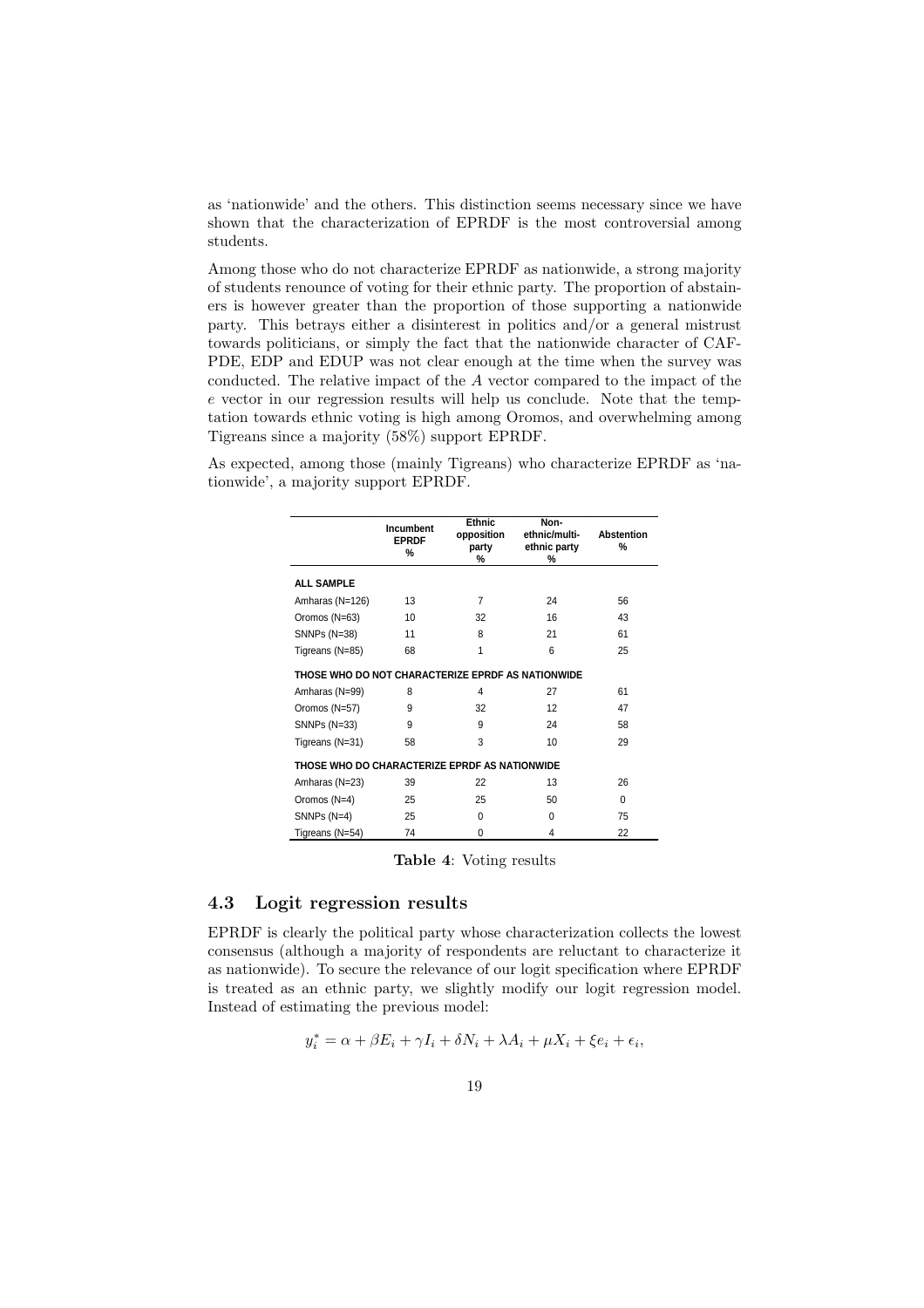we estimate the following one:

$$
y_i^* = \alpha + \text{eprdf} \text{nonethio}(\beta_1 E_i + \gamma_1 I_i + \delta_1 N_i + \lambda_1 A_i + \mu_1 X_i + \xi_1 e_i) +
$$
  
\n
$$
\text{eprdfethio}(\beta_2 E_i + \gamma_2 I_i + \delta_2 N_i + \lambda_2 A_i + \mu_2 X_i + \xi_2 e_i) + \epsilon_i,
$$

where 'eprdfnonethio' (resp. 'eprdfethio') is a dummy which takes the value of 1 if the respondent did not (resp. did) characterize EPRDF as nationwide.

The logit results are reported in Table 5. We only present the coefficients of the explanatory variables which are interacted with the 'eprdfnonethio' dummy. As expected, almost none of the coefficients of the explanatory variables which are interacted with the 'eprdfethio' dummy is significant.

Three important conclusions can be drawn from Table 5.

First, the explanatory variables entering the 'Ethnic group loyalty' vector (the 'ethnic pride' variable, the 'ethnic trust' variable, and the 'ethnic patronage' variable) have a strong significant influence on students' decision to support an ethnic party. As shown in Table 1, the 'ethnic patronage' variable coincides the respondent's ethnic group. We use SNNPs as the reference ethnic group. The positive and significant coefficients of the 'Tigrean' variable and of the 'Oromo' variable highlight that ethnic patronage is an important determinant of voting behaviors among Tigreans and Oromos. Tigreans have a clear interest in the perpetuation of TPLF's pro-ethnic policies. As for Oromos, we already emphasized that their ethnic parties are among the most credible challengers to TPLF. Note that Oromos' strong temptation towards ethnic voting may also reflect the severity of their grievance. In Section 2, it was mentioned that the preservation of the Ethiopian unity was an objective common to the political platforms of Amhara opposition parties and of non ethnic parties. As an illustration, many Amhara opposition parties joined the non ethnic CUD coalition during 2005 national elections to increase their chance of getting elected. Our regression results are consistent with this reality. Although it is not significant, the negative coefficient of the 'Amhara' variable suggests that Amharas have more interest in voting for a non ethnic party than in voting for their ethnic party. The coefficients of the variables capturing the respondent's ethnic group are strikingly consistent with the results of the 2005 national elections. During these elections, the support to ethnic parties was the highest in the Tigray region and in the Oromiya region. TPLF/EPRDF won 100% of the constituencies in Tigray. UEDF (United Ethiopian Democratic Forces), a coalition encompassing ONC and a party close to OLF, won 29% of the constituencies in Oromiya (against 62% for TPLF/EPRDF and 9% for CUD). In comparison, SEPDC won only 10% of the constituencies in the SNNP region (against 75% for TPLF/EPRDF and 15% for CUD).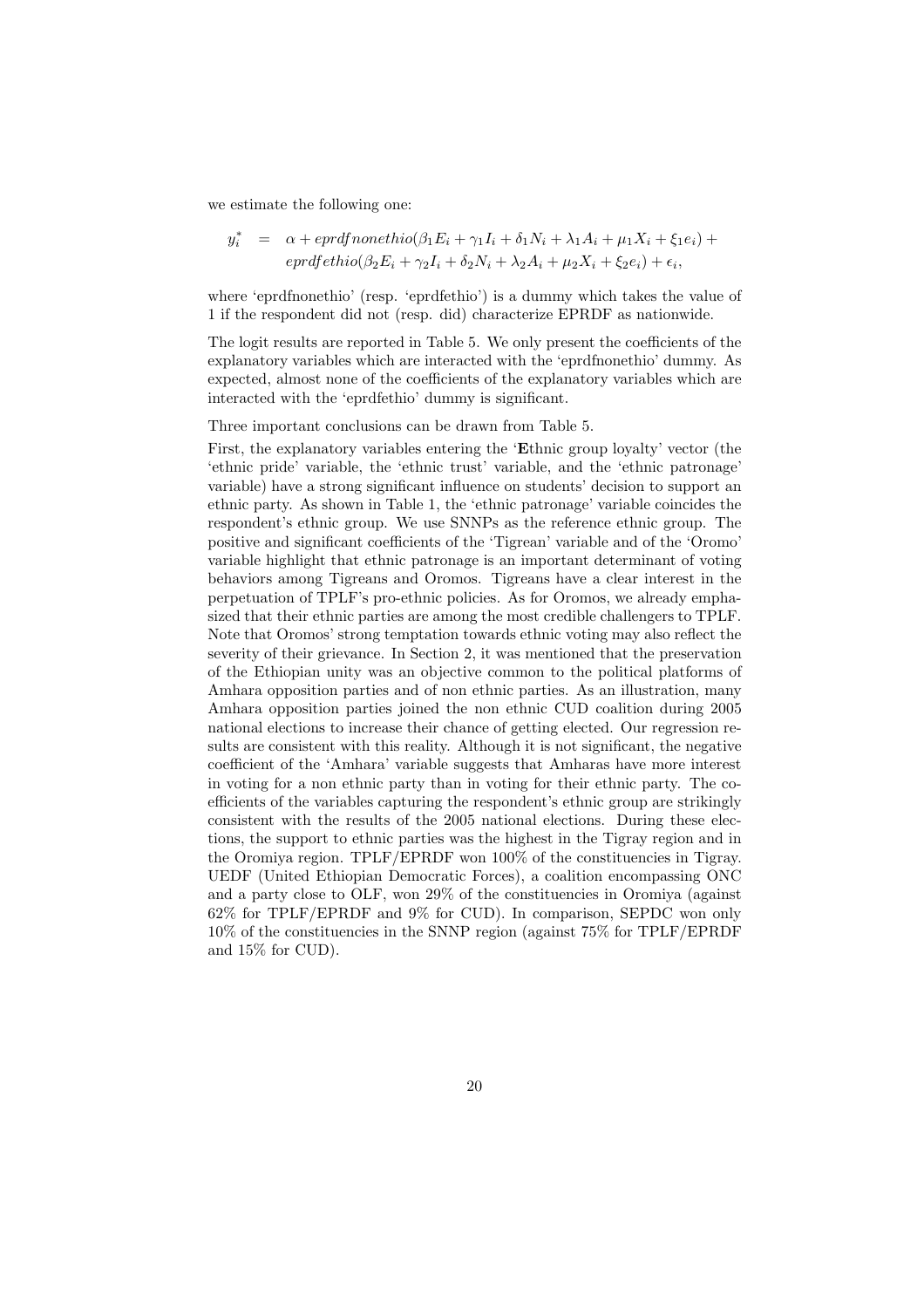|                                                     |                                         | <b>SUPPORT FOR AN ETHNIC PARTY</b>         |                                              |                                            |                                           |
|-----------------------------------------------------|-----------------------------------------|--------------------------------------------|----------------------------------------------|--------------------------------------------|-------------------------------------------|
|                                                     | E vector                                | + I vector                                 | + N vector                                   | + A vector                                 | + e vector                                |
| <b>ETHNIC PRIDE</b><br>ETHNIC TRUST                 | 1.829***<br>(0.621)<br>0.409<br>(0.296) | 1.800***<br>(0.691)<br>$0.563*$<br>(0.334) | 1.662**<br>(0.751)<br>$0.531^{a}$<br>(0.357) | 1.674**<br>(0.812)<br>$0.813**$<br>(0.411) | 2.358***<br>(0.870)<br>1.059**<br>(0.493) |
| <b>ETHNIC PATRONAGE</b>                             |                                         |                                            |                                              |                                            |                                           |
| <b>TIGREAN</b>                                      | 2.281***<br>(0.668)                     | $2.422***$<br>(0.803)                      | $2.195**$<br>(0.874)                         | $2.491***$<br>(0.970)                      | $2.745**$<br>(1.107)                      |
| OROMO                                               | 0.594<br>(0.591)                        | $1.260*$<br>(0.705)                        | 1.626**<br>(0.768)                           | $1.595*$<br>(0.823)                        | 1.793**<br>(0.916)                        |
| AMHARA                                              | $-0.789$<br>(0.609)                     | $-0.209$<br>(0.719)                        | $-0.372$<br>(0.760)                          | $-0.380$<br>(0.829)                        | $-0.243$<br>(0.919)                       |
| <b>INCUMBENT'S PERFORMANCE</b>                      |                                         | $0.834*$<br>(0.481)                        | $0.982*$<br>(0.518)                          | $1.167**$<br>(0.568)                       | 0.891<br>(0.635)                          |
| NO POLITICAL ALTERNATIVE                            |                                         | 0.201<br>(0.449)                           | 0.125<br>(0.490)                             | 0.032<br>(0.528)                           | 0.114<br>(0.591)                          |
| <b>ADDIS ABABA</b>                                  |                                         |                                            | $-1.206*$<br>(0.703)                         | $-1.231$ <sup>a</sup><br>(0.803)           | $-2.404**$<br>(1.116)                     |
| <b>INTER-ETHNIC MARRIAGE</b>                        |                                         |                                            | $-1.663***$<br>(0.629)                       | $-1.699**$<br>(0.706)                      | $-1.381**$<br>(0.721)                     |
| CARELESS POLITICIANS                                |                                         |                                            |                                              | $-0.429$<br>(0.498)                        | $-1.017*$<br>(0.596)                      |
| NO INTEREST IN POLITICS                             |                                         |                                            |                                              | $-0.983*$<br>(0.538)                       | $-1.554**$<br>(0.633)                     |
| <b>HOUSEHOLD INCOME</b>                             |                                         |                                            |                                              | $-0.284$<br>(0.200)                        | $-0.145$<br>(0.222)                       |
| <b>FATHER FARMER</b>                                |                                         |                                            |                                              | 0.299<br>(0.632)                           | 0.384<br>(0.700)                          |
| AGE                                                 |                                         |                                            |                                              | $-0.054$<br>(0.259)                        | $-0.064$<br>(0.291)                       |
| FEMALE                                              |                                         |                                            |                                              | $-0.750$<br>(0.828)                        | $-0.645$<br>(0.987)                       |
| 'POLITICAL SCIENCE' FACULTY                         |                                         |                                            |                                              | 1.001<br>(0.907)                           | 1.444<br>(1.033)                          |
| AVERSION TOWARDS INTER-<br><b>ETHNIC INEQUITY</b>   |                                         |                                            |                                              |                                            | $-0.711***$<br>(0.250)                    |
| Number of observations<br>Prob>chi2<br>Pseudo $R^2$ | 251<br>0.000<br>25.4                    | 222<br>0.000<br>27.5                       | 221<br>0.000<br>31.8                         | 213<br>0.000<br>41.6                       | 196<br>0.000<br>47.6                      |

**SUPPORT FOR AN ETHNIC PARTY**

Standard errors between parentheses

\*\*\*significant at 1%; \*\*significant at 5%; \*significant at 10%; <sup>a</sup> significant at 15%

Table 5: The determinants of the support for an ethnic party

Voters in the Amhara region showed the strongest support to the CUD of all fed-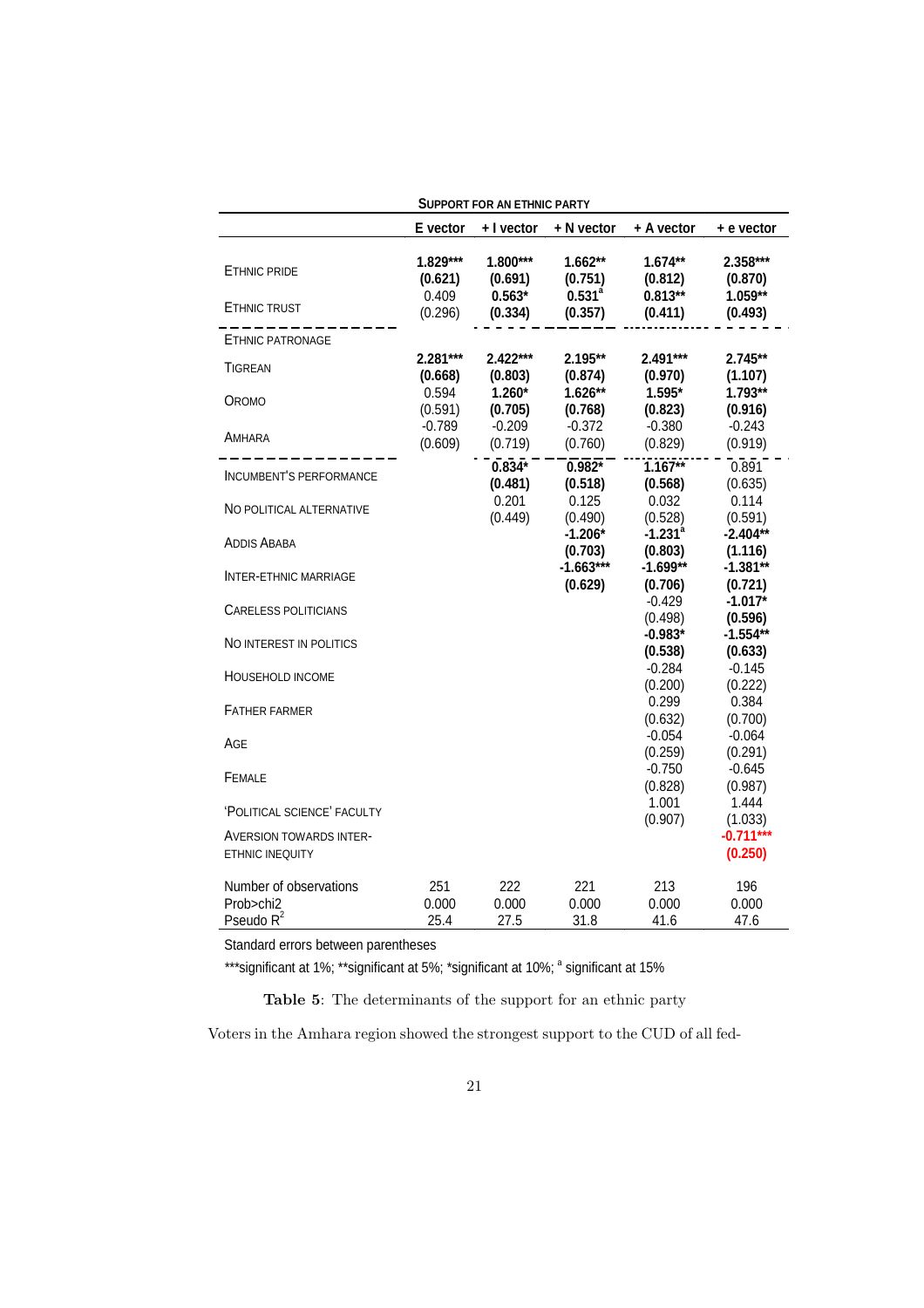eral regions. The CUD won 36% of the Amhara constituencies, against 64% for EPRDF). Note that the votes gathered by EPRDF in the Amhara, Oromiya and SNNP regions mainly come from the rural electorate. As wondered by Tamru (2005), it is not easy, due to a lack of survey data, to account for this massive support. It can reflect various realities like a genuine political attachment to EPRDF's agrarian policy, a spontaneous support towards the incumbent party, the fact that opposition parties are weakly represented in remote rural areas, or even the threat of retaliations from the ruling party if peasants do not support it<sup>13</sup>. Pausewang and Tronvoll (2000), Pausewang et al. (2003) and Harbeson (2005) record many irregularities in the election process in rural areas, mentioning for instance the 'vote for food' mechanism consisting in providing food aid during dearth times only to those who showed their support to the ruling party. The non significance of the coefficient of the 'father farmer' variable in our logit regression at least suggests that students whose father is farmer are not more tempted than the others to support EPRDF.

Second, there is clear indication that ethical concerns do play a role in students' voting behavior. The strongly significant negative coefficient of the 'aversion towards inter-ethnic inequity' variable indicates that the reluctance to discriminate against other ethnic groups reduces the impact of ethnic group loyalty. It is important to note that this lowering effect holds for all ethnic groups, should they currently suffer from ethnic discrimination or not. The correlation between the 'aversion towards inter-ethnic inequity' and each of the four 'ethnic group' variables is close to zero (correlation of −0.062 with the 'Amhara' variable, of 0.04 with the 'Oromo' variable, of −0.02 with the 'SNNPs' variable and of 0.04 with the 'Tigrean' variable).

Third, the implementation of a logit analysis with hierarchical block-wise entry allows to isolate the contribution of each vector of independent variables to the general explanatory power of our model. Our model explains 47.6% of the variance in students' voting behavior. The 'Ethnic group loyalty' vector accounts for 53.4% of this global explanatory power, against only 12.4% for the 'aversion towards inter-ethnic inequity' variable. In other words, the impact of ethnic group loyalty on students' decision to support an ethnic party is more than four times as high as the impact of ethical concerns. Note that this assertion holds irrespective of the order in which the various vectors enter our econometric specification (in other words, the correlation between the various explanatory variables is very low).

The variables entering the 'Incumbent' vector are not significant at fair statistical levels in the final logit regression. This suggests that students' support for the incumbent cannot be accounted for by their retrospective assessment of the incumbent's performance during its political mandate(s) nor by the belief that there is no credible political alternative. The variables composing the 'Nationwide' vector exert a significant influence on students' voting behavior.

<sup>&</sup>lt;sup>13</sup>Diamond (2002) categorizes Ethiopia among the 'authoritarian competitive democracies'. These democracies are characterized by nominally competitive elections but actually seriously flawed elections (with political intimidation, vote buying, questionable ballot counts... etc).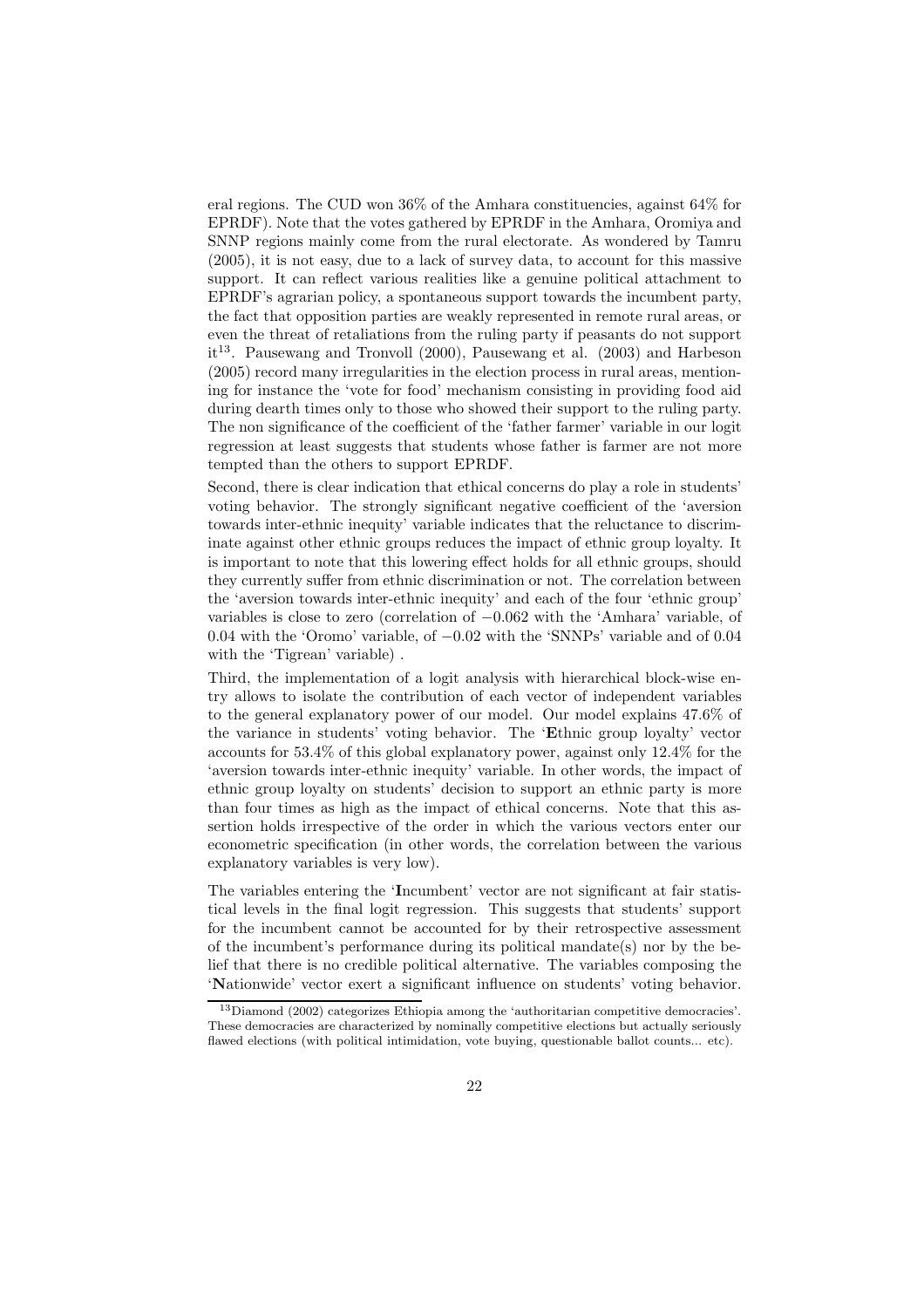The significant negative coefficients of the 'Addis Ababa' variable and of the 'inter-ethnic marriage' variable confirm that living in a cosmopolitan community or having parents from different ethnic groups lowers students' feelings of ethnic belonging and therefore their temptation to vote for their ethnic party. The coefficient of the 'Addis Ababa' variable is consistent with the results of the 2005 national elections. CUD won  $100\%$  of the seats (N=23) dedicated to Addis Ababa at the House of Peoples Representatives. The variables forming the 'Abstention' vector also show a fair level of significance. Note that the contribution of the 'Nationwide' vector to the global explanatory power of our model is twice as high as the the contribution of the 'Abstention' vector. We have underlined in Section 4.2. that those renouncing of supporting an ethnic party were more likely to support no party at all than a non ethnic party. Our regression results suggest that this trend is less due to a lack of interest in politics and/or a global mistrust towards politicians than to the ambiguity of the nationwide character of CAFPDE, EDP and EDUP at the time when the survey was conducted. Finally, none of the sociodemographic variables plays a significant role in individuals' voting behavior.

The ultimate purpose of this paper consists in identifying ways of reducing citizens' temptation to vote for their ethnic party in ethnically polarized countries. We have already shown that the aversion towards inter-ethnic inequity significantly counters the impact of ethnic group loyalty. However, it is worthwhile to complete our analysis by further investigating the sociodemographic determinants of students' ethnic group loyalty and aversion towards inter-ethnic inequity.

Results of the regression of the 'ethnic pride', 'ethnic trust', and 'aversion towards inter-ethnic inequity' variables over the various sociodemographic variables are reported in Table 6.

Our results confirm that sociodemographic characteristics favorable to a reduction in the 'psychological' distance between ethnic groups, like living in a cosmopolitan city and having parents belonging to different ethnic groups, significantly reduce ethnic group loyalty and significantly increase the aversion towards inter-ethnic inequity. More precisely, both the 'inter-ethnic marriage' variable and the 'Addis Ababa' variable significantly decrease respondents' degree of ethnic trust. However, only the 'inter-ethnic marriage' variable influences the respondents' degree of ethnic pride and of aversion towards inter-ethnic inequity. Regarding the 'aversion towards inter-ethnic inequity' variable, this result may suggest that ethical concerns are rather acquired in the early life of individuals. We do not discuss further the impact of the 'inter-ethnic marriage' variable on the respondents' degree of ethnic pride since the coefficient of this variable hardly reaches statistical significance. Belonging to the Oromo ethnic group significantly increases ethnic group loyalty. This result is consistent with the severity of grievance among Oromos. Being a female significantly lowers aversion towards inter-ethnic inequity. This result is surprising. Literature in sociology usually emphasize that women are socialized in a way that makes them more concerned about others' well-being (see Waerness (1987) for a discus-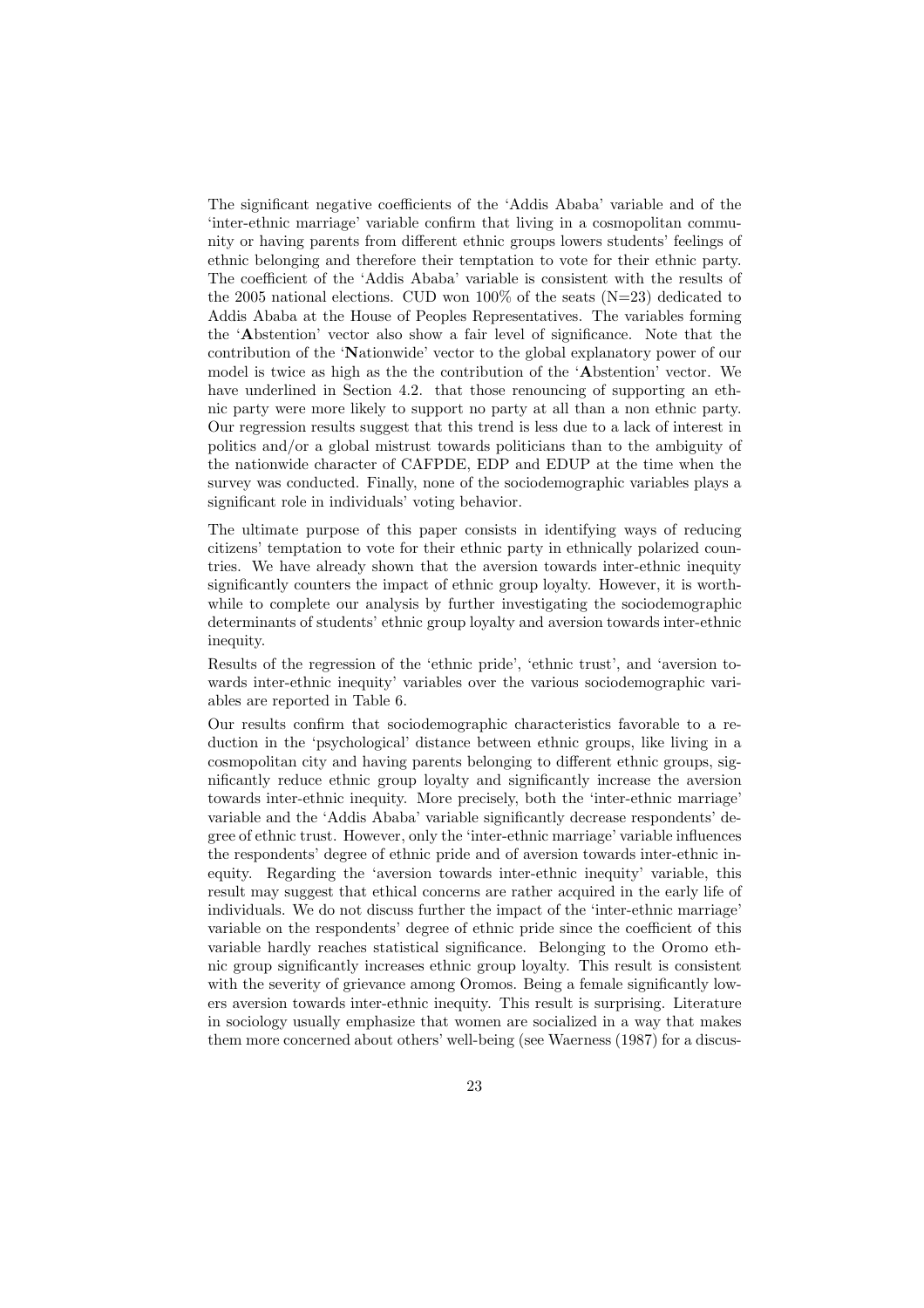|                              | <b>ETHNIC PRIDE</b><br>(logit) | <b>ETHNIC TRUST</b><br>(ordered logit) | <b>AVERSION</b><br><b>TOWARDS</b><br><b>INTER-ETHNIC</b><br><b>INEQUITY</b><br>(ordered<br>logit) |
|------------------------------|--------------------------------|----------------------------------------|---------------------------------------------------------------------------------------------------|
| <b>HOUSEHOLD INCOME</b>      | $-0.140$                       | $-0.024$                               | $0.185*$                                                                                          |
|                              | (0.206)                        | (0.104)                                | (0.098)                                                                                           |
| <b>FATHER FARMER</b>         | 0.373                          | $-0.048$                               | 0.012                                                                                             |
|                              | (0.605)                        | (0.328)                                | (0.300)                                                                                           |
| AGE                          | 0.061                          | 0.014                                  | 0.016                                                                                             |
|                              | (0.059)                        | (0.037)                                | (0.029)                                                                                           |
| <b>FEMALE</b>                | 0.551                          | 0.265                                  | $-0.749*$                                                                                         |
|                              | (0.753)                        | (0.419)                                | (0.389)                                                                                           |
| <b>INTER-ETHNIC MARRIAGE</b> | $-0.939$ <sup>a</sup>          | $-0.536*$                              | $0.521*$                                                                                          |
|                              | (0.658)                        | (0.303)                                | (0.289)                                                                                           |
| <b>ADDIS ABABA</b>           | 0.066                          | $-0.532*$                              | 0.096                                                                                             |
|                              | (0.673)                        | (0.316)                                | (0.296)                                                                                           |
| <b>AMHARA</b>                | 0.087                          | 0.357                                  | 0.099                                                                                             |
|                              | (0.133)                        | (0.403)                                | (0.382)                                                                                           |
| <b>OROMO</b>                 | $2.269**$                      | $0.760*$                               | 0.310                                                                                             |
|                              | (1.076)                        | (0.434)                                | (0.410)                                                                                           |
| TIGREAN                      | $-0.478$                       | $-0.039$                               | 0.465                                                                                             |
|                              | (0.259)                        | (0.430)                                | (0.410)                                                                                           |
| Number of observations       | 302                            | 278                                    | 285                                                                                               |
| Prob>chi2                    | 0.0004                         | 0.2351                                 | 0.1620                                                                                            |
| Pseudo $R^2$                 | 18.7                           | 2.3                                    | 1.7                                                                                               |

sion). In Western democracies for instance, they are typically more supportive to income redistribution than men.

Standard errors between parentheses

\*\*significant at 5%; \*significant at 10%; <sup>a</sup> significant at 15%

Table 6: The determinants of ethnic pride, ethnic trust, and aversion towards inter-ethnic inequity

However, one should keep in mind that we measure aversion towards inter-ethnic inequity through the respondent's degree of political mobilisation to fight the potential unequal treatment of citizens by the Ethiopian government. In a country like Ethiopia where peaceful demonstrations can be repressed very violently (as it was the case after May 2005 national elections), 'joining a protest' may constitute a particularly risky activity. In view of the patriarchal organisation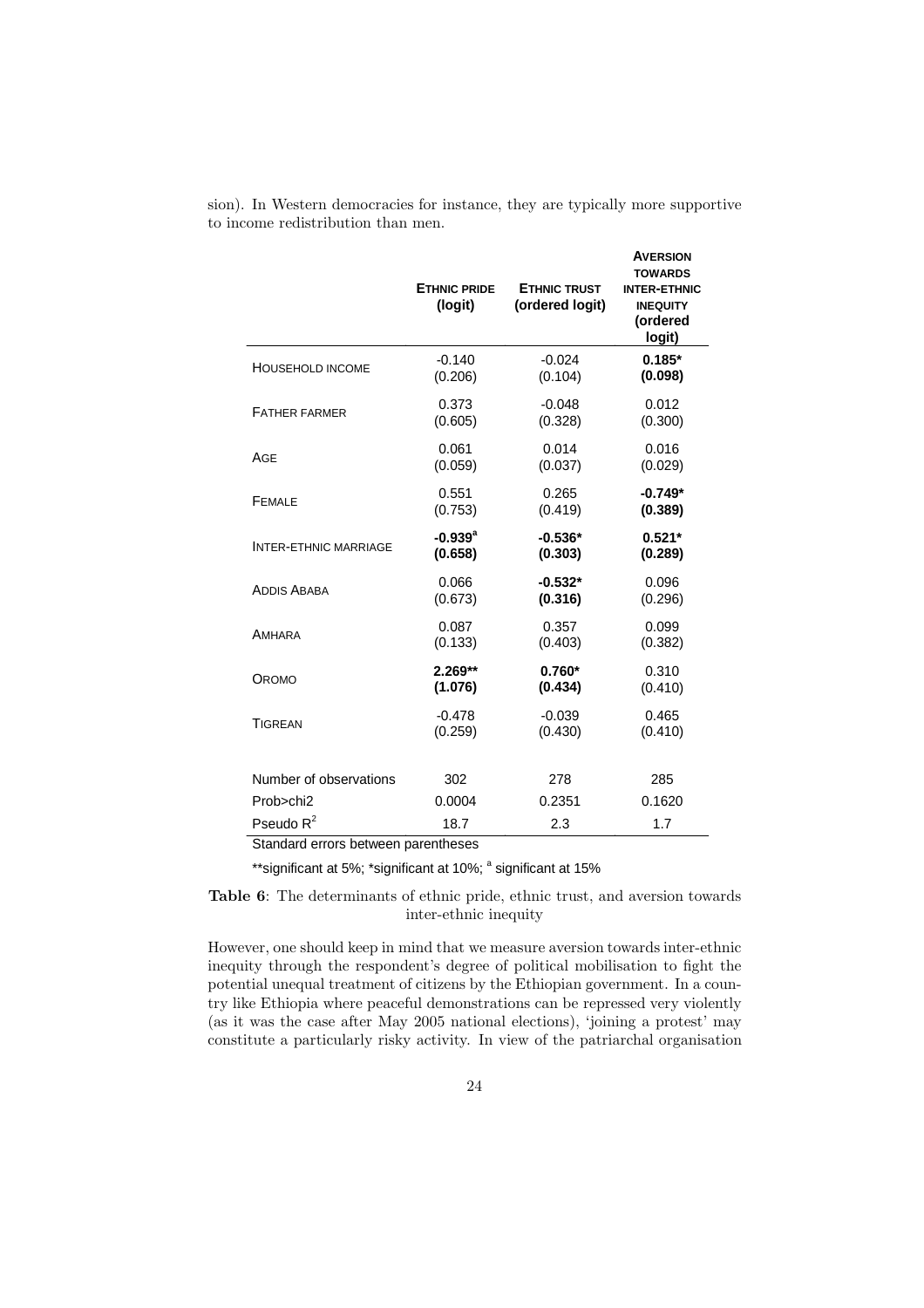of the Ethiopian society, political mobilisation may therefore be perceived as a 'matter for men'. Finally, our results show that the degree of aversion towards inter-ethnic inequity depends positively and significantly on the average monthly income of the household in which the respondent grew up in. We see two preliminary ways of interpreting this finding. First, it may suggest that ethical concerns constitute 'luxury goods' that increase with individuals' income (see Margolis  $(1984)^{14}$  for further evidence). This suggests that enhancing aversion towards inter-ethnic inequity in poor ethnically polarized states is meaningless in case poverty is not being hunted down by other means at the same time. As stressed by Udogu (1999), 'regardless of these practical and theoretical solutions to the problems of political ethnicity and the future of democracy in Africa, if people are hungry these solutions would be meaningless'. Second, this finding may also reflect that aversion towards inter-ethnic inequity increases with the educational background of one's parents, under the assumption (to be validated) that income and educational background are correlated. Overall, further research is needed to provide more definitive interpretation of the various socio-demographic determinants of ethnic group loyalty and aversion towards inter-ethnic inequity.

## 5 Concluding remarks

Could 'ethical voting' help reduce risks of conflict in ethnically polarized countries? Relying on data collected among students from Addis Ababa University, our answer is threefold.

First, we show that aversion towards inter-ethnic inequity significantly lowers university students' temptation to vote for their ethnic party. This finding allows for some enthusiasm, at least to contrast with disillusioned assertions coming from the unconditional believers in the power of institutional arrangement for settling ethnic conflicts: 'Working toward an incentive structure that induces otherwise disaffected people to patch up and cooperate is more useful than mere exhortations of sermons about solidarity and fraternity' (Bardhan (1997)). More precisely, under our initial assumption that the degree of ethical concerns of university students constitute an upper bound of the degree of ethical concerns of the average citizen, this finding suggests that ethical concerns could also influence his voting behavior. In other words, 'exhortations or sermons about solidarity and fraternity' through nationwide civic education programmes could be a promising conflict-reducing strategy in ethnically polarized countries. Finkel (2002, 2003) shows that civic education programs indeed have a significant impact on participants' 'political tolerance', while his concept of 'political tolerance' is close to our notion of 'aversion towards inter-ethnic inequity'. Finkel defines 'political tolerance' as 'the extent to which citizens are

<sup>14</sup>Margolis (1984) assumes that the likelihood that an individual allocates a marginal dollar to improve his own well-being rather than the well-being of others increases in the 'participation ratio  $g/s'$  where g stands for the amount already given to other people and s the amount already given to himself.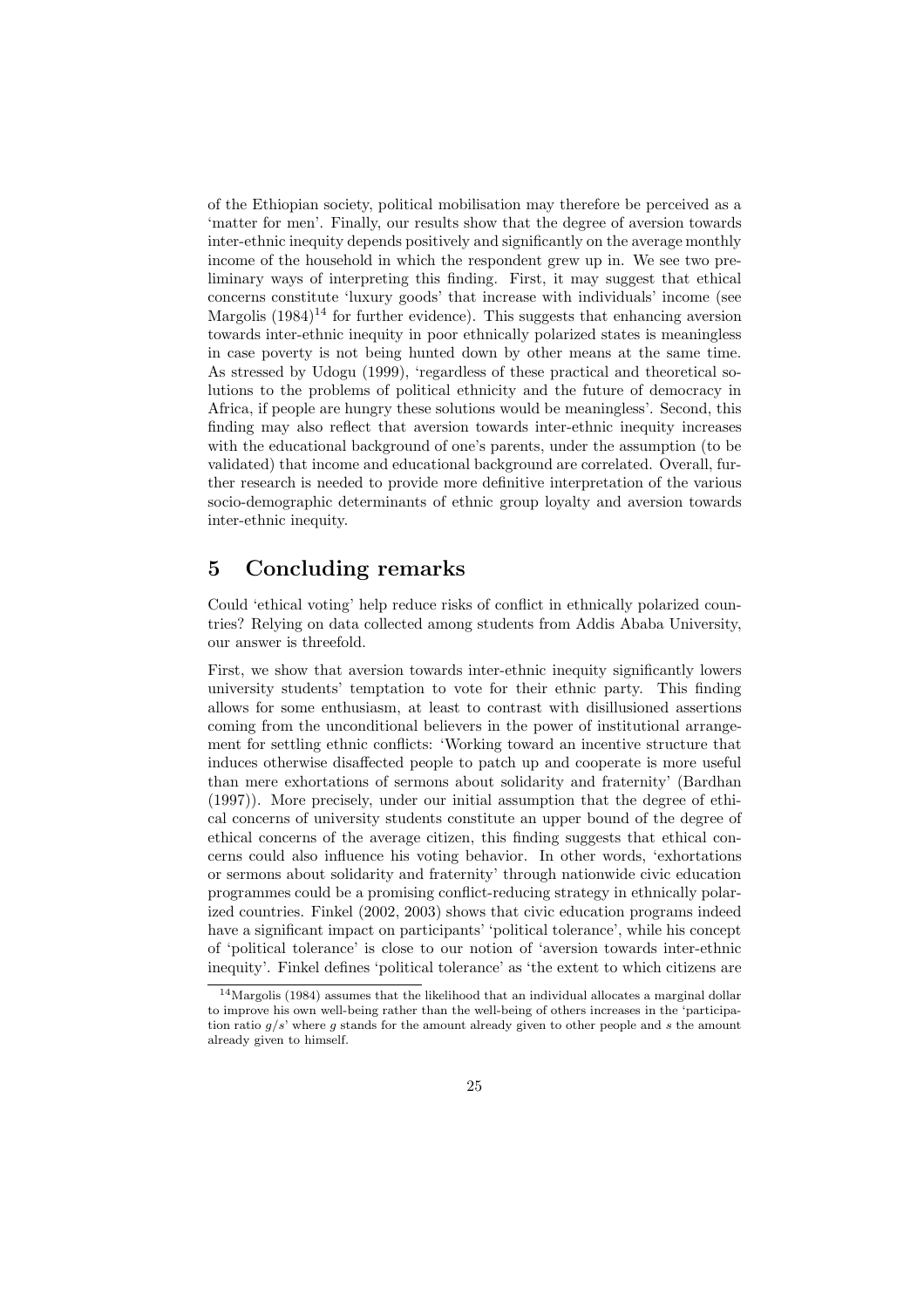willing to extend procedural democratic liberties to individuals and groups with whom they may disagree'.

Second however, we provide evidence that, though significant, the relative impact of ethical concerns is very small in comparison to the impact of ethnic group loyalty, an important determinant of ethnic voting. More precisely, we compute that the contribution of ethnic group loyalty to the explanatory power of our voting model is more than four times as high as the contribution of aversion towards inter-ethnic inequity. This finding is discouraging since it suggests that the relative impact of ethical concerns will be even lower across a more representative sample of the Ethiopian population. In other words, the 'return' on nationwide civic education programmes in terms of switch from ethnic voting to 'ethical voting' is expected to be low.

Third, we analyse the sociodemographic determinants of university students' aversion towards inter-ethnic inequity and ethnic group loyalty. We provide confirmation that some specific sociodemographic characteristics significantly (i) increase the degree of aversion towards inter-ethnic inequity and (ii) lower ethnic group loyalty. Those characteristics have in common that they reduce the 'psychological' distance between ethnic groups, like living in a cosmopolitan city and having parents belonging to different ethnic groups. Besides, we find that ethnic group loyalty is particularly strong among ethnic groups experiencing a severe level of grievance. Finally, evidence shows that aversion towards interethnic inequity depends positively on the income of the household in which the respondent grew up in.

Obviously, a deeper understanding of the determinants of ethnic group loyalty is needed for the implementation of conflict-reducing and poverty-reducing policies, should one consider ethnically fractionalized or ethnically polarized countries. The last round of Afrobarometer surveys has covered an unprecedented number of 18 sub-Saharan African countries between 2005 and 2006. Moreover, the survey encompasses for the first time a range of questions capturing the three components of ethnic group loyalty that have been identified so far by the literature in political science: ethnic pride, ethnic trust, and ethnic patronage. One future development of our research would consist in constructing subjective indexes of ethnic group loyalty across Africa and study their determinants. For a comprehensive analysis, explanatory variables should not be limited to the standard measures of economic, political, social or institutional performance of a country during its recent past. They should also include historical variables from both the colonization time and the pre-colonization time. As an illustration, Blanton et al. (2001) emphasize that former British colonies are more prone to organized ethnic conflict than former French colonies because the British colonial style did less to corrode the traditional mobilizing structures that facilitate ethnic collective action. We also expect that the pre-colonial degree of centralisation that was computed by Murdock (1967) for a large variety of African ethnic groups exerts a significant influence on today's ethnic group loyalty.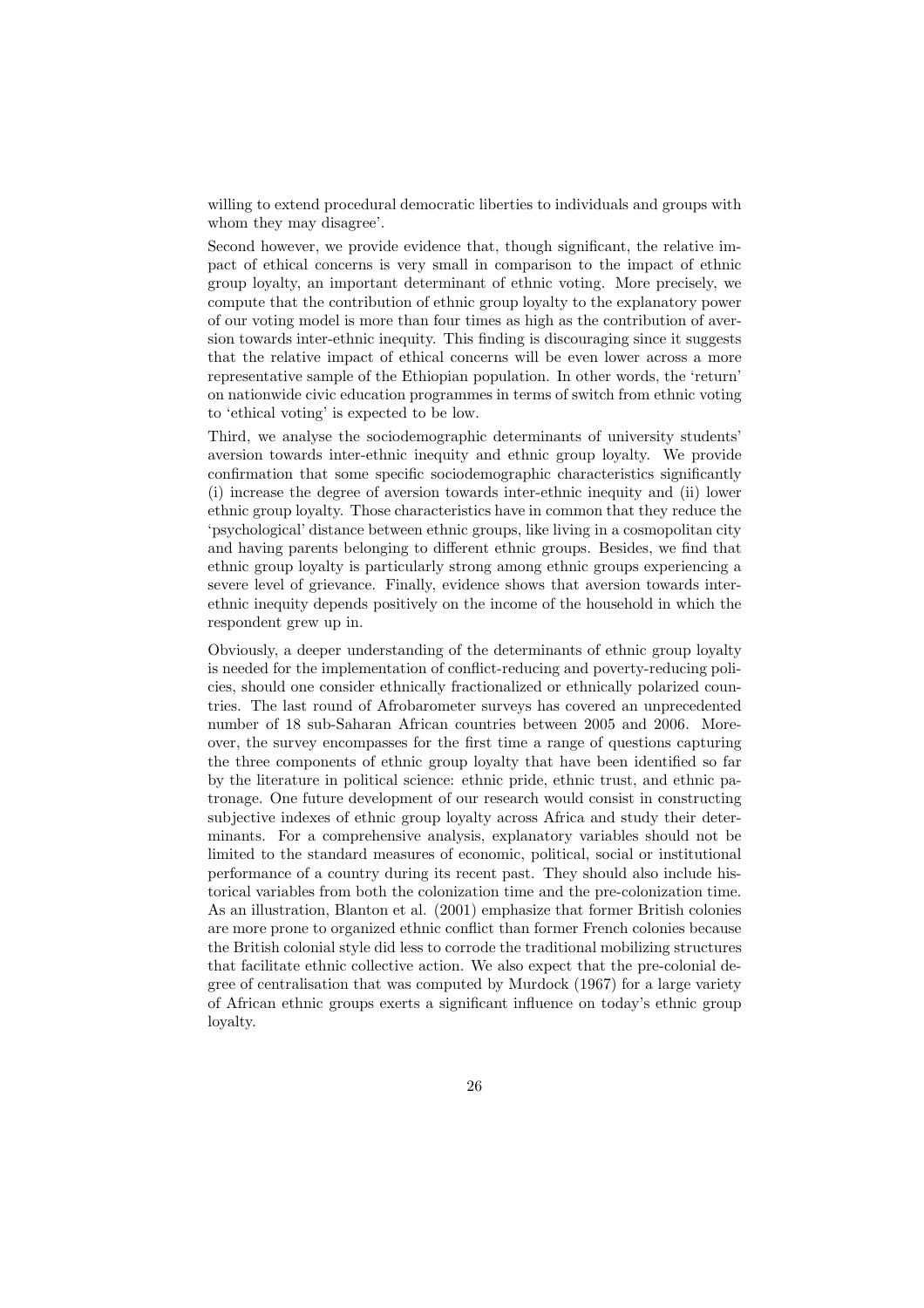## References

- [1] Aalen L. (2001), Ethnic federalism in a dominant party state: the Ethiopian experience (1991-2000), Chr. Michelsen Institute, Development Studies and Human Rights Report 2.
- [2] Abbink J. (1995), Breaking and making the state: the dynamics of ethnic democracy in Ethiopia, Journal of Contemporary African Studies 13(2), 149-163.
- [3] Abbink J. (1997), Ethnicity and constitutionalism in contemporary Ethiopia, Journal of African Law 41 (2), 159-174.
- [4] Alesina A., Baqir R. and Easterly W. (1999), Public goods and ethnic divisions, Quarterly Journal of Economics 114(4), 1243-1284.
- [5] Alesina A., Devleschawuer A., Easterly W., Kurlat S. and Wacziard R. (2003), Fractionalization, Journal of Economic Growth 8(2), 155-194.
- [6] Alesina A. and La Ferrara E. (2000), Participation in heterogenous communities, Quarterly Journal of Economics 115(3), 847-904.
- [7] Alesina A. and La Ferrara E. (2002), Who trusts others?, Journal of Public Economics 85(2), 207-234.
- [8] Alesina A. and La Ferrara E. (2005), Ethnic diversity and economic performance, Journal of Economic Literature 43(3), 762-800.
- [9] Alesina A., Oetzler S., Roubini N. and Swagel P. (1996), Political instability and economic growth, Journal of Economic Growth 1(2), 189-211.
- [10] Algan Y. and Cahuc P. (2007), Social attitudes and macroeconomic performance: an epidemiological approach, Working Paper.
- [11] Altbach P. G. (1984), Student politics and the third world Higher Education 13(6), 635-655.
- [12] Asafa J. (1998), Oromia nationalism and the Ethiopian discourse: the search for freedom and democracy, Lawrenceville, NJ Asmara: The Red Sea Press Inc.
- [13] Atchade Y. and Wantchekon L. (2006), Does ethnic solidarity facilitate electoral support for nation-building policies?, Working Paper.
- [14] Banerjee A. V. and Pande R. (2007), Parochial politics: ethnic preferences and politician corruption, KSG Faculty Research Working Paper Series RWP07-031.
- [15] Banton M. (1983), Racial and ethnic competition, Cambridge: Cambridge University Press.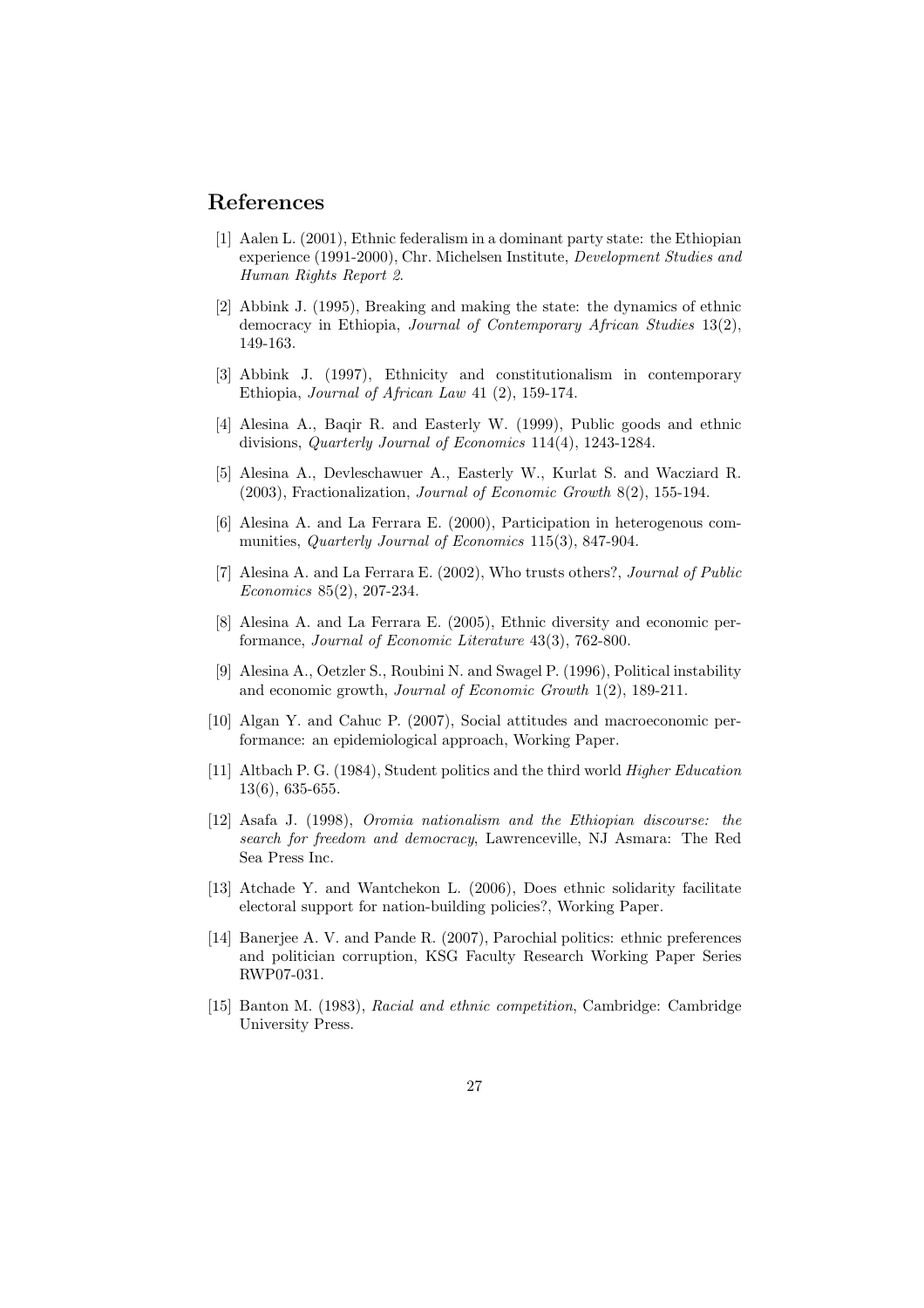- [16] Bardhan P. (1997), Method in the madness? A political-economy analysis of the ethnic conflicts in less developed countries, World Development 25(9), 1381-1398.
- [17] Barro R. J. (1991), Economic growth in a cross section of countries, Quarterly Journal of Economics 106(2), 407-443.
- [18] Bigsten A., Kronlid K. and Makonnen N. (2005), Dynamics of income distribution in urban Ethiopia: 1994-1997 in Bigsten and al. (eds) Poverty, income distribution and labour markets in Ethiopia, Nordiska Afrikainstitutet.
- [19] Blanton R., Mason T. D. and Athow N. (2001), Colonial style and postcolonial ethnic conflict in Africa, Journal of Peace Research 38(4), 473-491.
- [20] Carment D. (1993), The international dimensions of ethnic conflict : concepts, indicators, and theory, Journal of Peace Research 30(2), 137-150.
- [21] Caselli F. and Coleman W. J. (2006), On the theory of ethnic conflict, CEP Discussion Papers DP0732, Centre for Economic Performance, London School of Economics.
- [22] Chandra K. (2004), Why ethnic parties succeed: patronage and ethnic headcounts in India, Cambridge: Cambridge University Press.
- [23] Collier P. and Hoeffler A. (1998), On the economic causes of civil war, Oxford Economic Paper 50(4), 563-573.
- [24] Collier P. and Hoeffler A. (2002), On the incidence of civil war in Africa, Journal of Conflict Resolution 46(1), 13-28.
- [25] Collier P. and Hoeffler A. (2004) Greed and grievance in civil wars, Oxford Economic Papers 56(4), 563-595.
- [26] Diamond L. (2002), Thinking about hybrid regimes, Journal of Democracy 13(2), 21-35.
- [27] Doyle M. W. and Sambanis N. (2000), International peacebuilding: a theoretical and quantitative analysis, American Political Science Review 94(4), 779-801.
- [28] Easterly W. and Levine R. (1997), Africa's growth tragedy: policies and ethnic divisions, Quarterly Journal of Economics 112(4), 1203-1250.
- [29] Esteban J. M. and Ray D. (1994), On the measurement of polarization, Econometrica 62(4), 819-851.
- [30] Fearon J. D. (1999), Why ethnic politics and 'pork' tend to go together, Working Paper.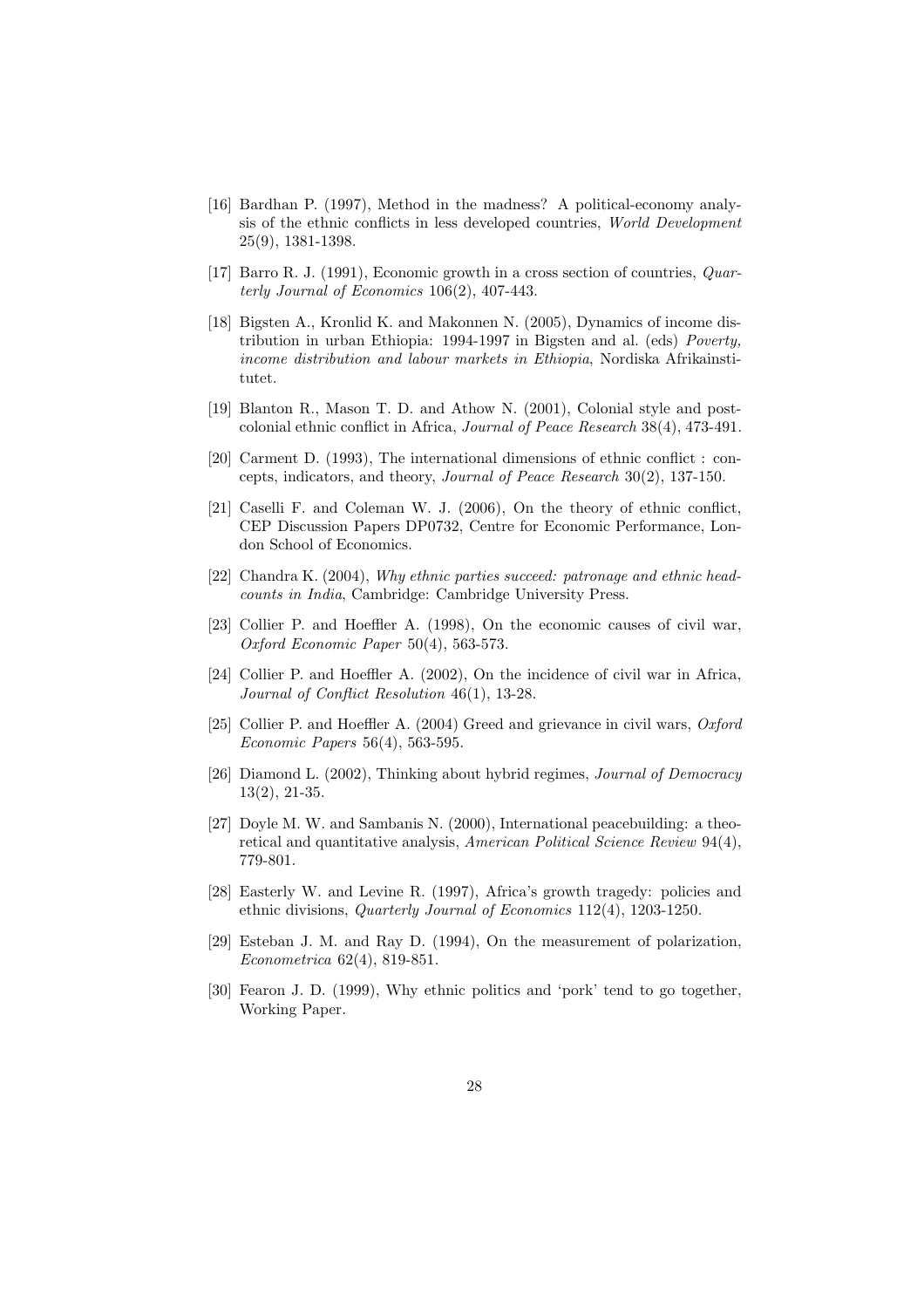- [31] Ghai Y. (2000), Autonomy and ethnicity: negotiating competing claims in multi-ethnic states, Cambridge: Cambridge University Press.
- [32] Gudina M. (2003), Ethiopia. Competing ethnic nationalisms and the quest for democracy, 1960-2000, Chamber Priting House, Ethiopia.
- [33] Gurr T. R. and Marshall M. G. (2005), Peace and Conflict Report, Center for International Development and Conflict Management, Department of Government and Politics, University of Maryland.
- [34] Fearon J. D. and Laitin D. D. (2003), Ethnicity, insurgency and civil war, American Political Science Review 97(1), 75-90.
- [35] Finkel S. E. (2002), Civic education and the mobilization of political participation in developing democracies, Journal of Politics 64(4), 994-1020.
- [36] Finkel S. E. (2003), Can democracy be taught?, Journal of Democracy 14(4), 137-151.
- [37] Giorgis O. (2002), Democratisation process and gender, in Zewde B. and Pausewang S. (2002), *Ethiopia*, the challenge of democracy from below, Stockolm: Elanders Gotab.
- [38] Habtu A. (2004), Ethnic pluralism as an organizing principle of the Ethiopian Federation, Dialectical Anthropology 28(2), 91-123.
- [39] Harbeson J. (2005), Ethiopia's extended transition, Journal of Democracy 16(4), 144-158.
- [40] Harff B. (2003), No lessons learned from the Holocaust? Assessing risks of genocide and political mass murder since 1955, American Journal of Political Science 97(1), 57-73.
- [41] Henze P. (1998), A Political Success Story, Journal of Democracy 9(4), 40-54.
- [42] Highley J. and Burton M. G. (1989), The elite variable in democratic transitions and breakdowns, American Sociological Review 54(1), 17-32.
- [43] Horowitz D. L. (1985), Ethnic groups in conflict, Berkeley: University of California Press.
- [44] Joireman S. (1997), Opposition parties and politics in Ethiopia: we will all go down together, Journal of Modern African Studies 35(3), 387-407.
- [45] Knack S. and Keefer P. (1995), Institutions and economic performance: cross-country tests using alternative institutional measures, Economics and Politics 7(3), 207-227.
- [46] La Porta R., Lopez de Silanes F., Shleifer A. and Vishny R. (1999), The quality of government, Journal of Law, Economics and Organization 15(1), 222-279.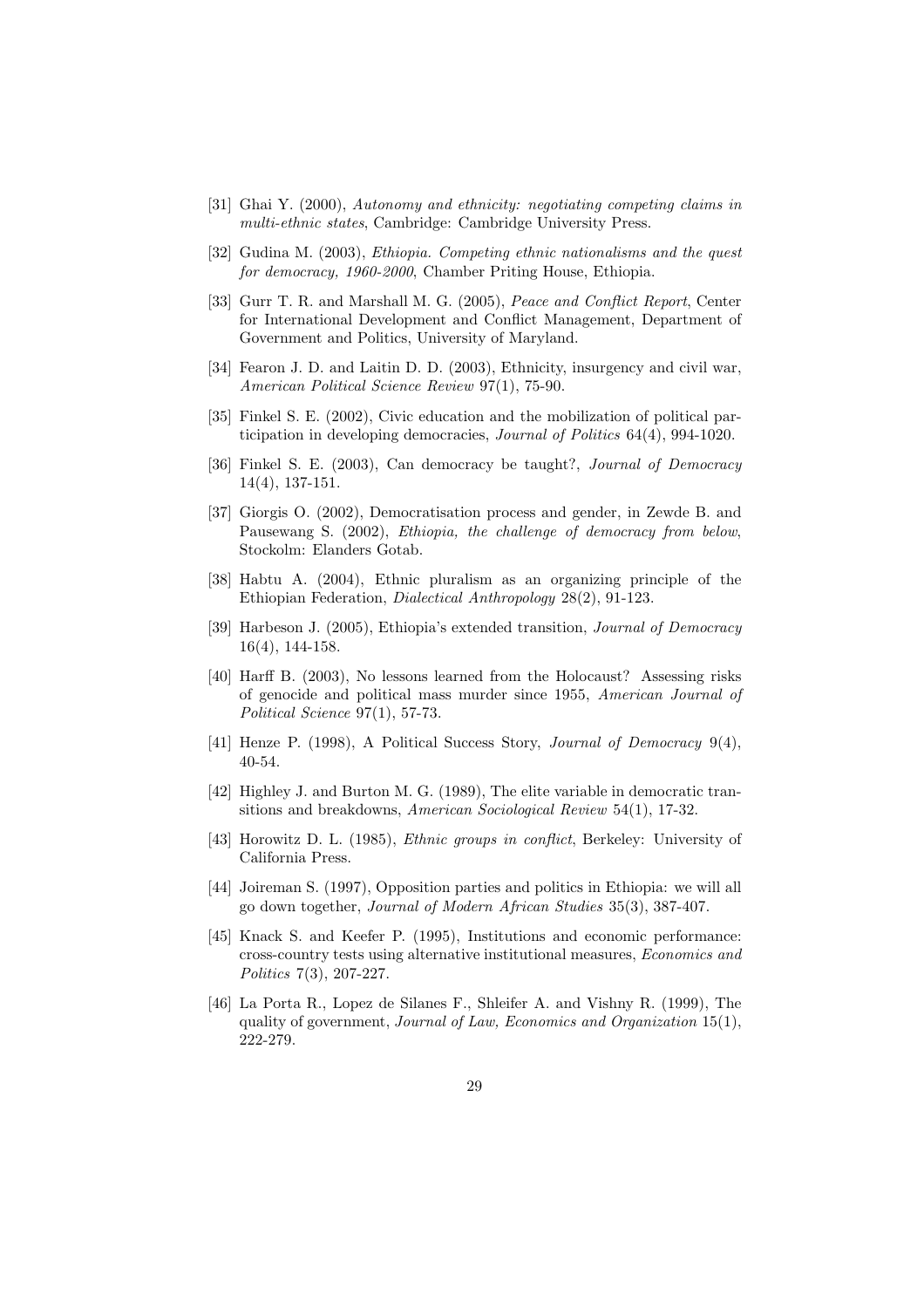- [47] Lake D. and Rothchild D. (1996), Containing fear: the origins and management of ethnic conflict, International Security 21(2), 41-75.
- [48] Levine, D. (1974), Greater Ethiopia. The evolution of a multiethnic society, Chicago: the University of Chicago Press.
- [49] Lipset S. M. (1960), *Political man. The social bases of politics*, New-York: Doubleday.
- [50] Luttmer E. F. P. (2001), Group loyalty and taste for redistribution, Journal of Political Economy 109(3), 500-528.
- [51] Margolis H. (1984), Selfishness and altruism. A theory of social choice rationality, Chicago: the University of Chicago Press.
- [52] Mattes R. (1995), The Election Book: judgement and choice in South Africa's 1994 election, Cape Town: Idasa.
- [53] Mauro P. (1995), Corruption and growth, *Quarterly Journal of Economics* 110(3), 681-712.
- [54] Mesfin B. (2006), Political parties in post 1991 Ethiopia, Working Paper.
- [55] Montalvo J. G. and Reynal-Querol M. (2005a), Ethnic polarization, potential conflict, and civil wars, American Economic Review 95(3), 796-816.
- [56] Montalvo J. G. and Reynal-Querol M. (2005b), Ethnic diversity and economic development, Journal of Development Economics 76(2), 293-323.
- [57] Murdock G. P. (1967), Ethnographic Atlas, Pittsburgh : University of Pittsburgh Press.
- [58] Murdoch J. and Sandler T. (2002), Economic growth, civil wars, and spatial spillovers, *Journal of conflict resolution* 46(1), 91-110.
- [59] Murdoch J. and Sandler T. (2004), Civil wars and economic growth: spatial dispersion, American Journal of Political Science 48(1), 138-151.
- [60] Norris P. (2003), Electoral engineering: voting rules and political behaviour, New-York: Cambridge University Press.
- [61] Olson M. (1971), Logic of collective action: public goods and the theory of groups, Harvard: Harvard University Press.
- [62] Pausewang S. and Tronvoll K. (2000), The Ethiopian 2000 elections: democracy advanced or restricted?, Oslo: Norwegian Institute of Human Rights.
- [63] Pausewang S., Tronvoll K. and Aalen L. (2003), Ethiopia since the Derg. A decade of democratic pretension and performance, Zed Books.